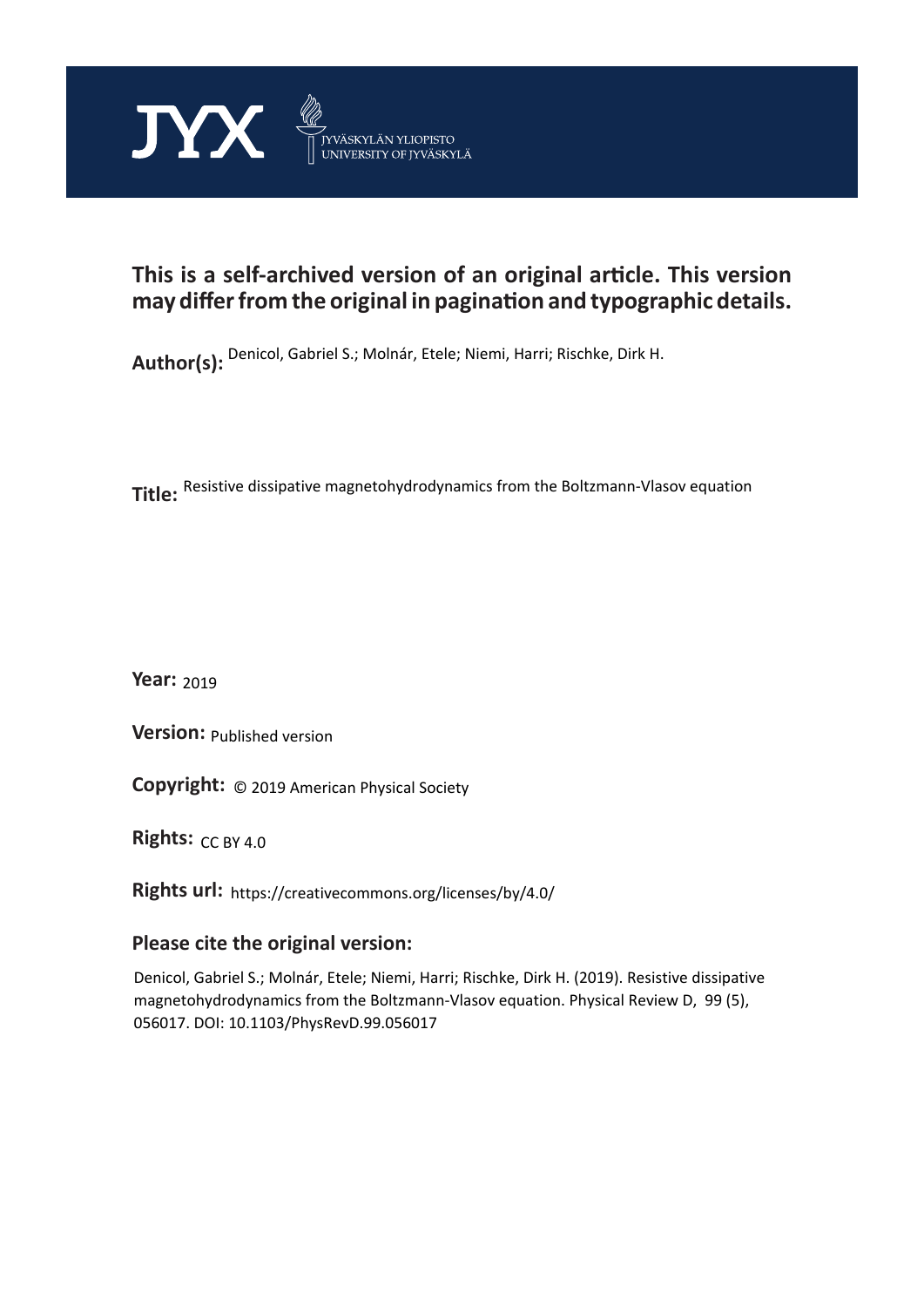# Resistive dissipative magnetohydrodynamics from the Boltzmann-Vlasov equation

Gabriel S. Denicol,<sup>1</sup> Etele Molnár,<sup>2,3[,\\*](#page-1-0)</sup> Harri Niemi,<sup>2,4,5</sup> and Dirk H. Rischke<sup>2,6</sup>

<span id="page-1-1"></span><sup>1</sup>Instituto de Física, Universidade Federal Fluminense, UFF, Niterói, 24210-346, RJ, Brazil<br><sup>2</sup>Institut für Theoretische Bhysik, Johann Wolfgang Coethe Universität

 $10^{2}$ Institut für Theoretische Physik, Johann Wolfgang Goethe–Universität,

Max-von-Laue-Street 1, D–60438 Frankfurt am Main, Germany <sup>3</sup>

 ${}^{3}$ Institute of Physics and Technology, University of Bergen, Allegaten 55, 5007 Bergen, Norway

 $^{4}$ Department of Physics, University of Jyväskylä, P.O. Box 35, FI-40014 University of Jyväskylä, Finland

 $H$ -Helsinki Institute of Physics, P.O. Box 64, FI-00014 University of Helsinki, Finland

<sup>6</sup>Department of Modern Physics, University of Science and Technology of China,

Hefei, Anhui 230026, China

(Received 5 February 2019; published 28 March 2019)

We derive the equations of motion of relativistic, resistive, second-order dissipative magnetohydrodynamics from the Boltzmann-Vlasov equation using the method of moments. We thus extend our previous work [Phys. Rev. D 98[, 076009 \(2018\)\]](https://doi.org/10.1103/PhysRevD.98.076009), where we only considered the nonresistive limit, to the case of finite electric conductivity. This requires keeping terms proportional to the electric field  $E^{\mu}$  in the equations of motions and leads to new transport coefficients due to the coupling of the electric field to dissipative quantities. We also show that the Navier-Stokes limit of the charge-diffusion current corresponds to Ohm's law, while the coefficients of electrical conductivity and charge diffusion are related by a type of Wiedemann-Franz law.

DOI: [10.1103/PhysRevD.99.056017](https://doi.org/10.1103/PhysRevD.99.056017)

#### I. INTRODUCTION

Second-order theories of relativistic dissipative fluid dynamics play an essential role in understanding the dynamics of ultrarelativistic heavy-ion collisions [\[1\]](#page-10-0). Moreover, strong electromagnetic fields are created in noncentral heavy-ion collisions [2–[5\],](#page-10-1) which give rise to novel and interesting phenomena in strongly interacting matter, like the chiral magnetic effect [for a review, see Ref. [\[6\]](#page-10-2) and refs. therein]. In order to describe the evolution of the system, second-order relativistic dissipative fluid dynamics [\[7,8\]](#page-10-3) needs to be extended to a self-consistent magnetohydrodynamic framework [\[9,10\].](#page-10-4)

In Ref. [\[11\]](#page-10-5) the equations of motion of relativistic, nonresistive, second-order dissipative magnetohydrodynamics were derived from the Boltzmann-Vlasov equation. In a nonresistive, i.e., ideally conducting, fluid the electric field is not an independent degree of freedom but is related to the magnetic field by  $\mathbf{E} = -\mathbf{v} \times \mathbf{B}$  and therefore can be eliminated from the equations of motion. While this is a common approximation in magnetohydrodynamics, it cannot be realized in a fully consistent manner in a system whose microscopic dynamics is described by the Boltzmann equation. The reason is that the electric conductivity  $\sigma_E$  is a fluid-dynamical transport coefficient and thus, like all other transport coefficients, proportional to the mean free path of the particles. Taking the limit  $\sigma_E \rightarrow \infty$  while keeping the values of all other transport coefficients finite is inconsistent.

In this paper we will dispense with the assumption of infinite conductivity, and derive the equations of motion of resistive, second-order dissipative magnetohydrodynamics. As in our previous work [\[11\]](#page-10-5) we assume a singlecomponent system of spin-zero particles with electric charge q undergoing binary elastic collisions. The fluiddynamical equations of motion are derived by using the 14-moment approximation in the framework developed in Refs. [\[8,12,13\]](#page-10-6). The electric field is now included explicitly, and the resistive magnetohydrodynamic equations of motion contain new terms with new transport coefficients due to the coupling of charged particles to the electric field.

The electric conductivity  $\sigma_E$  is defined through Ohm's law of magnetohydrodynamics,  $J_{ind}^{\mu} = \sigma_E E^{\mu}$ , where  $J_{ind}^{\mu}$  is the charge current induced by the electric field  $E^{\mu}$ . We will show that the electric conductivity is related to the thermal conductivity  $\kappa$ , giving rise to a type of Wiedemann-Franz law,  $\sigma_E \equiv \mathbb{q}^2 \kappa / T$ , where T is the temperature of matter.

The paper is organized as follows. In Sec. [II](#page-2-0) we recall the equations of motion of magnetohydrodynamics. In Sec. [III](#page-2-1) we derive the infinite set of equations of motion for the irreducible moments up to tensor-rank two of the deviation of the single-particle distribution function from local equilibrium. Section [IV](#page-5-0) is devoted to truncating this infinite system applying the 14-moment approximation, to obtain the equations for resistive, second-order dissipative

<span id="page-1-0"></span>[<sup>\\*</sup>](#page-1-1) Extreme Light Infrastructure–Nuclear Physics (ELI-NP), Horia Hulubei Institute for Nuclear Physics (IFIN-HH), Reactorului Strasse 30, Bucharest-Magurele RO-077125, Romania.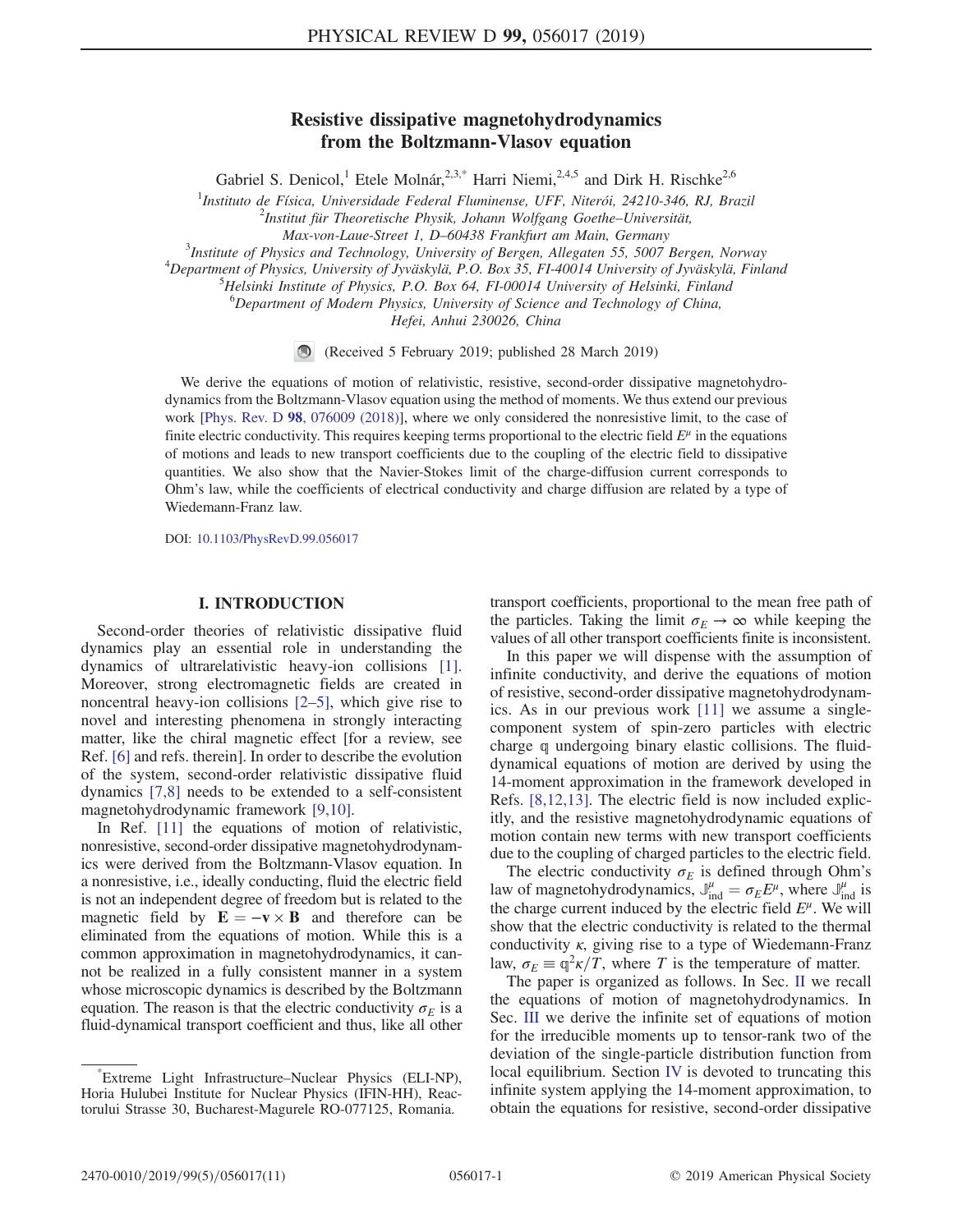magnetohydrodynamics. The Navier-Stokes limit of these equations is discussed in Sec. [V.](#page-6-0) The last section contains a summary of this work.

We adopt natural Heaviside-Lorentz units  $\hbar = c$  =  $k_B = \epsilon_0 = \mu_0 = 1$ , and the Minkowski space-time metric  $g^{\mu\nu} = \text{diag}(1,-1,-1,-1)$ . The fluid four-velocity is  $u^{\mu} = \gamma(1, \mathbf{v})^T$ , with  $\gamma = (1 - \mathbf{v}^2)^{-1/2}$  and normalization  $u^{\mu}u_{\mu} \equiv 1$ , while in the local rest (LR) frame of the fluid,  $u_{LR}^{\mu} = (1, 0)^T$ . The rank-two projection operator onto the three-space orthogonal to  $u^{\mu}$  is defined as  $\Delta^{\mu\nu} \equiv g^{\mu\nu} - u^{\mu} u^{\nu}$ . For any four-vector,  $A^{\mu}$ , we define its projection onto the three-dimensional subspace orthogonal to  $u^{\mu}$  as  $A^{\langle \mu \rangle}$   $\equiv$  $\Delta_{\nu}^{\mu}A^{\nu}$ . A straightforward generalization is the symmetric and traceless projection tensor of rank- $2\ell$ , denoted by  $\Delta_{\nu_1\cdots\nu_\ell}^{\mu_1\cdots\mu_\ell}$ , such that the irreducible projections are  $A^{\langle\mu_1\cdots\mu_\ell\rangle} \equiv$  $\Delta_{\nu_1\cdots\nu_{\ell}}^{\mu_1\cdots\mu_{\ell}}$   $A^{\nu_1\cdots\nu_{\ell}}$  [\[14\]](#page-10-7). As an example, the rank-four symmetric and traceless projection operator is defined as  $\Delta_{\alpha\beta}^{\mu\nu}$  =  $\frac{1}{2}(\Delta^\mu_\alpha \Delta^\nu_\beta + \Delta^\mu_\beta \Delta^\nu_\alpha) - \frac{1}{3} \Delta^{\mu\nu} \Delta_{\alpha\beta}.$ 

The four-momentum  $k^{\mu}$  of particles is normalized to their rest mass squared,  $k^{\mu}k_{\mu} = m_0^2$ . The energy of a particle in the LR frame of the fluid is defined as  $E_k \equiv k^{\mu} u_{\mu}$  and coincides with the on-shell energy  $k^0 = \sqrt{\mathbf{k}^2 + m_0^2}$ . The three-momentum of particles,  $k$ , is defined through the orthogonal projection of the four-momenta,  $k^{\langle \mu \rangle} \equiv \Delta^{\mu}_{\nu} k^{\nu}$ , in the LR frame. The comoving derivative of a quantity  $A$  is denoted by an overdot, i.e.,  $A \equiv u^{\mu} \partial_{\mu} A$ , while the threespace gradient is  $\nabla_{\nu} A = \Delta_{\nu}^{\alpha} \partial_{\alpha} A$ , hence in the LR frame they reduce to the usual time and spatial derivatives  $\partial_t A$ and  $\nabla A$ . Furthermore, we use the decomposition  $\partial_{\mu}u_{\nu} =$  $u_\mu \dot{u}_\nu + \frac{1}{3} \theta \Delta_{\mu\nu} + \sigma_{\mu\nu} + \omega_{\mu\nu}$ , where we define the expansion scalar,  $\theta \equiv \nabla_{\mu} u^{\mu}$ , the shear tensor  $\sigma^{\mu\nu} \equiv \nabla^{\langle \mu} u^{\nu \rangle} =$  $\frac{1}{2}(\nabla^{\mu}u^{\nu} + \nabla^{\nu}u^{\mu}) - \frac{1}{3}\theta\Delta^{\mu\nu}$ , and the vorticity  $\omega^{\mu\nu} \equiv \frac{1}{2}(\nabla^{\mu}u^{\nu} - \nabla^{\nu}u^{\mu})$  $\frac{1}{2}(\nabla^{\mu}u^{\nu}-\nabla^{\nu}u^{\mu}).$ 

## <span id="page-2-0"></span>II. EQUATIONS OF MOTION OF MAGNETOHYDRODYNAMICS

<span id="page-2-5"></span><span id="page-2-2"></span>The equations of motion of magnetohydrodynamics are [see Eqs. (24) and (25) of Ref. [\[11\]](#page-10-5) ]

$$
\partial_{\mu} \mathbb{J}_{f}^{\mu} = 0, \tag{1}
$$

$$
\partial_{\nu}T^{\mu\nu} = -F^{\mu\lambda}\mathbb{J}_{\text{ext},\lambda}.\tag{2}
$$

<span id="page-2-7"></span>Here,

$$
\mathbb{J}_f^{\mu} = \mathfrak{n}_f u^{\mu} + \mathbb{V}_f^{\mu} \tag{3}
$$

is the electric-charge four-current of the fluid, where  $m_f =$  $u_{\nu}J_{f}^{\nu}$  is the electric-charge density and  $\mathbb{V}_{f}^{\mu} = \Delta_{\nu}^{\mu}J_{f}^{\nu}$  is the electric-charge diffusion current. The electric-charge four-current is related to the particle four-current  $N_f^{\mu}$  by  $\mathbb{J}_f^{\mu} \equiv \mathbb{q}N_f^{\mu}$ . Similarly,  $\mathbb{n}_f = \mathbb{q}n_f$ , where  $n_f$  is the particle

density in the fluid, and  $\mathbb{V}_f^{\mu} = \mathbb{q} V_f^{\mu}$ , where  $V_f^{\mu}$  is the particle diffusion current. For the sake of generality, we have also added a source term from an external charge current  $\mathbb{J}_{ext}^{\mu}$  in the energy-momentum equation [\(2\)](#page-2-2).

<span id="page-2-3"></span>The total energy-momentum tensor of the system is given by

$$
T^{\mu\nu} \equiv T^{\mu\nu}_{em} + T^{\mu\nu}_{f}.
$$
\n(4)

It consists of an electromagnetic contribution which, for nonpolarizable, nonmagnetizable fluids, reads [15–[17\]](#page-11-0)

$$
T^{\mu\nu}_{\text{em}} \equiv -F^{\mu\lambda}F^{\nu}_{\lambda} + \frac{1}{4}g^{\mu\nu}F^{\alpha\beta}F_{\alpha\beta}.
$$
 (5)

Here,

$$
F^{\mu\nu} \equiv E^{\mu}u^{\nu} - E^{\nu}u^{\mu} + \epsilon^{\mu\nu\alpha\beta}u_{\alpha}B_{\beta}, \tag{6}
$$

is the Faraday tensor, which we have decomposed in terms of the fluid four-velocity  $u^{\mu}$ , as well as the electric and magnetic field four-vectors  $E^{\mu} \equiv F^{\mu\nu} u_{\nu}$  and  $B^{\mu} \equiv$  $\frac{1}{2} \epsilon^{\mu\nu\alpha\beta} F_{\alpha\beta} u_{\nu}$ , respectively, with  $\epsilon^{\mu\nu\alpha\beta}$  being the Levi-Civita tensor.

<span id="page-2-8"></span>The second part of the energy-momentum tensor [\(4\)](#page-2-3) is the contribution from the fluid. For a nonpolarizable, nonmagnetizable fluid it reads

$$
T_f^{\mu\nu} \equiv \varepsilon u^{\mu} u^{\nu} - P \Delta^{\mu\nu} + 2W^{(\mu} u^{\nu)} + \pi^{\mu\nu}, \tag{7}
$$

where we defined the energy density  $\varepsilon \equiv T_f^{\mu\nu} u_\mu u_\nu$ , the isotropic pressure  $P = -\frac{1}{3}T_f^{\mu\nu}\Delta_{\mu\nu}$ , the energy-momentum diffusion current  $W^{\mu} \equiv \Delta^{\mu}_{\alpha} T^{\alpha \beta}_{f} u_{\beta}$ , and the shear-stress tensor  $\pi^{\mu\nu} \equiv \Delta^{\mu\nu}_{\alpha\beta} T^{\alpha\beta}_{f}$ .

Maxwell's equations read [\[9\]](#page-10-4)

$$
\partial_{\mu}F^{\mu\nu} = J^{\nu}, \qquad \epsilon^{\mu\nu\alpha\beta}\partial_{\mu}F_{\alpha\beta} = 0, \tag{8}
$$

where  $J^{\mu} \equiv J^{\mu}_f + J^{\mu}_{ext}$  is the total electric charge fourcurrent. These equations imply that

$$
\partial_{\nu} T_{\rm em}^{\mu\nu} = -F^{\mu\lambda} \mathbb{J}_{\lambda}.
$$

<span id="page-2-6"></span>From this and Eq. [\(2\)](#page-2-2) follows that the energy-momentum tensor of the fluid satisfies [\[18\]](#page-11-1)

$$
\partial_{\nu}T_{f}^{\mu\nu} = F^{\mu\lambda}\mathbb{J}_{f,\lambda}.\tag{10}
$$

#### <span id="page-2-1"></span>III. EQUATIONS OF MOTION FOR THE IRREDUCIBLE MOMENTS

<span id="page-2-4"></span>The relativistic Boltzmann equation coupled to an electromagnetic field [\[14,15\]](#page-10-7), the so-called Boltzmann-Vlasov equation reads,

$$
k^{\mu}\partial_{\mu}f_{\mathbf{k}} + \mathbf{q}F^{\mu\nu}k_{\nu}\frac{\partial}{\partial k^{\mu}}f_{\mathbf{k}} = C[f],\tag{11}
$$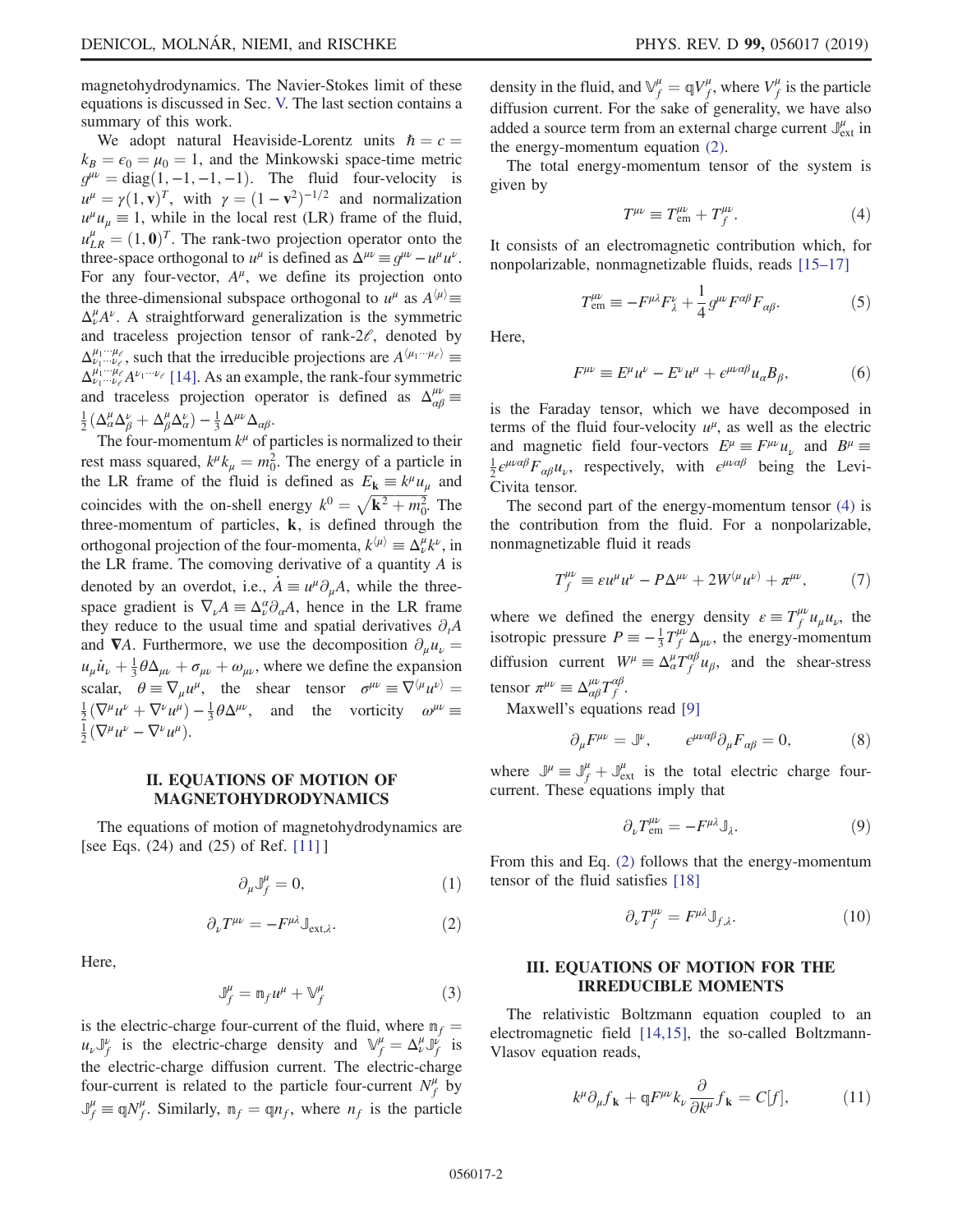where  $f_k$  is the single-particle distribution function,  $C[f]$  is the usual collision term in the Boltzmann equation, see e.g., Eq. (54) of Ref. [\[11\].](#page-10-5)

<span id="page-3-2"></span>A state of local thermal equilibrium is specified by a single-particle distribution function of the form [\[19\]](#page-11-2)

$$
f_{0k} = [\exp(\beta_0 E_{k} - \alpha_0) + a]^{-1}, \tag{12}
$$

with  $\alpha_0 = \mu \beta_0$ , where  $\mu$  is the (in general space-time dependent) chemical potential and  $\beta_0 = 1/T$  the (spacetime dependent) inverse temperature, while  $a = \pm 1$  for fermions/bosons and  $a \to 0$  for Boltzmann particles.

Unless  $\alpha_0$ ,  $\beta_0$ , and  $u^{\mu}$  are constants (i.e., independent of space-time coordinates, such that equilibrium is global instead of local), the distribution function  $f_{0k}$  is not a solution of the Boltzmann equation [\(11\)](#page-2-4). However, it is a convenient starting point to derive the equations of motion for dissipative fluid dynamics using the method of moments [\[8,13\]](#page-10-6). To this end, one decomposes

$$
f_{\mathbf{k}} = f_{0\mathbf{k}} + \delta f_{\mathbf{k}},\tag{13}
$$

<span id="page-3-0"></span>where  $\delta f_{\mathbf{k}}$  is the deviation of the solution  $f_{\mathbf{k}}$  of the Boltzmann equation from the local-equilibrium distribution function  $f_{0k}$ . In the following, we will use the notation

$$
\langle \cdots \rangle \equiv \int dK \cdots f_{\mathbf{k}}, \qquad \langle \cdots \rangle_0 \equiv \int dK \cdots f_{0\mathbf{k}},
$$
  

$$
\langle \cdots \rangle_{\delta} \equiv \int dK \cdots \delta f_{\mathbf{k}}, \qquad (14)
$$

where  $dK = gd^3\mathbf{k}/[(2\pi)^3k^0]$  is the Lorentz-invariant measure in momentum space and  $q$  is the degeneracy factor of the state with momentum k. From Eq. [\(13\)](#page-3-0) follows immediately that  $\langle \cdots \rangle = \langle \cdots \rangle_0 + \langle \cdots \rangle_{\delta}$ .

The particle four-current and the energy-momentum tensor of the fluid are given as the following moments of  $f_{\mathbf{k}}$ ,

$$
N_f^{\mu} \equiv \langle k^{\mu} \rangle, \qquad T_f^{\mu\nu} \equiv \langle k^{\mu} k^{\nu} \rangle, \tag{15}
$$

and, consequently, we identify the fluid-dynamical variables introduced in the previous section as,  $n_f = \langle E_{\mathbf{k}} \rangle, \quad V_f^{\mu} = \langle k^{\langle \mu \rangle} \rangle, \quad \varepsilon = \langle E_{\mathbf{k}}^2 \rangle, \quad P = -\frac{1}{3} \langle \Delta^{\mu \nu} k_{\mu} k_{\nu} \rangle,$  $W^{\mu} = \langle E_{\mathbf{k}} k^{\langle \mu \rangle} \rangle$ ,  $\pi^{\mu \nu} = \langle k^{\langle \mu} k^{\nu \rangle} \rangle$ . For reasons of symmetry,  $\langle E_{\mathbf{k}}^r k^{\langle \mu_1} \cdots k^{\mu_n \rangle} \rangle_0 \equiv 0$  for  $n \ge 1$ , thus  $V_f^{\mu} = \langle k^{\langle \mu \rangle} \rangle_{\delta}$ ,  $W^{\mu} = \langle E_{\mathbf{k}} k^{\langle \mu \rangle} \rangle_{\delta}, \, \pi^{\mu\nu} = \langle k^{\langle \mu} k^{\nu \rangle} \rangle_{\delta}.$ 

<span id="page-3-1"></span>Now, following Refs. [\[8,13\]](#page-10-6) we define the symmetric and traceless irreducible moments of  $\delta f_{\mathbf{k}}$ ,

$$
\rho_r^{\mu_1\cdots\mu_n} \equiv \langle E_{\mathbf{k}}^r k^{\langle \mu_1} \cdots k^{\mu_n \rangle} \rangle_{\delta}.
$$
 (16)

Note that the tensors  $k^{(\mu_1} \cdots k^{\mu_\ell)}$  are irreducible with respect to Lorentz transformations that leave the fluid 4-velocity invariant and form a complete and orthogonal set [\[14\]](#page-10-7). In terms of the irreducible moments [\(16\)](#page-3-1) the corrections to the equilibrium values of particle density,  $n_{f0}$ , energy density,  $\varepsilon_0$ , and isotropic pressure,  $P_0$ , are  $\delta n_f \equiv n_f - n_{f0} = \rho_1$ ,  $\delta \varepsilon \equiv \varepsilon - \varepsilon_0 = \rho_2$ , and  $\Pi \equiv P - \frac{\varepsilon_0}{\varepsilon_0}$  $P_0 = (\rho_2 - m_0^2 \rho_0)/3$ . The particle and energy-momentum diffusion currents orthogonal to the fluid velocity are  $V_f^{\mu}$  =  $\rho_0^{\mu}$  and  $W^{\mu} = \rho_1^{\mu}$ , while the shear-stress tensor is  $\pi^{\mu\nu} = \rho_0^{\mu\nu}$ .

So far, the local equilibrium state introduced in Eq. [\(12\)](#page-3-2) has not been defined: the equilibrium variables  $\alpha_0$ ,  $\beta_0$ , and  $u^{\mu}$  must be properly specified in the context of the Boltzmann equation. The first step is to define temperature and chemical potential by introducing matching conditions,  $n_f = n_{f0}(\alpha_0, \beta_0)$  and  $\varepsilon = \varepsilon_0(\alpha_0, \beta_0)$ . These conditions define  $\alpha_0$  and  $\beta_0$  such that the particle density and energy density of the system are identical to those of a local equilibrium state characterized by  $f_{0k}$ . This implies  $\rho_1 = \rho_2 = 0$ . For the sake of completeness, we shall continue with the derivation of the equations of motion for the irreducible moments without specifying the fluid four-velocity. In this way, the equations of motion derived in this paper can be made compatible with any definition of  $u^{\mu}$ .

Equations [\(1\)](#page-2-5) and [\(10\)](#page-2-6) lead to equations of motion for  $\alpha_0$ ,  $\beta_0$ , and  $u^{\mu}$ :

<span id="page-3-3"></span>
$$
\dot{\alpha}_0 = \frac{1}{D_{20}} \left[ -J_{30} (n_{f0} \theta + \partial_\mu V_f^\mu) + J_{20} (\varepsilon_0 + P_0 + \Pi) \theta + J_{20} (\partial_\mu W^\mu - W^\mu \dot{u}_\mu - \pi^{\mu\nu} \sigma_{\mu\nu}) + J_{20} \mathbb{q} E^\mu V_{f,\mu} \right],\tag{17}
$$

$$
\dot{\beta}_0 = \frac{1}{D_{20}} \left[ -J_{20} (n_{f0}\theta + \partial_\mu V_f^{\mu}) + J_{10} (\varepsilon_0 + P_0 + \Pi)\theta + J_{10} (\partial_\mu W^{\mu} - W^{\mu} \dot{u}_{\mu} - \pi^{\mu\nu} \sigma_{\mu\nu}) + J_{10} \mathfrak{q} E^{\mu} V_{f,\mu} \right],
$$
(18)

<span id="page-3-4"></span>and

$$
\dot{u}^{\mu} = \frac{1}{\varepsilon_{0} + P_{0}} \left[ \frac{n_{f0}}{\beta_{0}} (\nabla^{\mu} \alpha_{0} - h_{0} \nabla^{\mu} \beta_{0}) - \Pi \dot{u}^{\mu} + \nabla^{\mu} \Pi - \frac{4}{3} W^{\mu} \theta - W_{\nu} (\sigma^{\mu \nu} - \omega^{\mu \nu}) - \dot{W}^{\mu} - \Delta^{\mu}_{\nu} \partial_{\kappa} \pi^{\kappa \nu} \right] + \frac{1}{\varepsilon_{0} + P_{0}} \left[ \mathfrak{q} n_{f0} E^{\mu} - \mathfrak{q} B b^{\mu \nu} V_{f, \nu} \right],
$$
\n(19)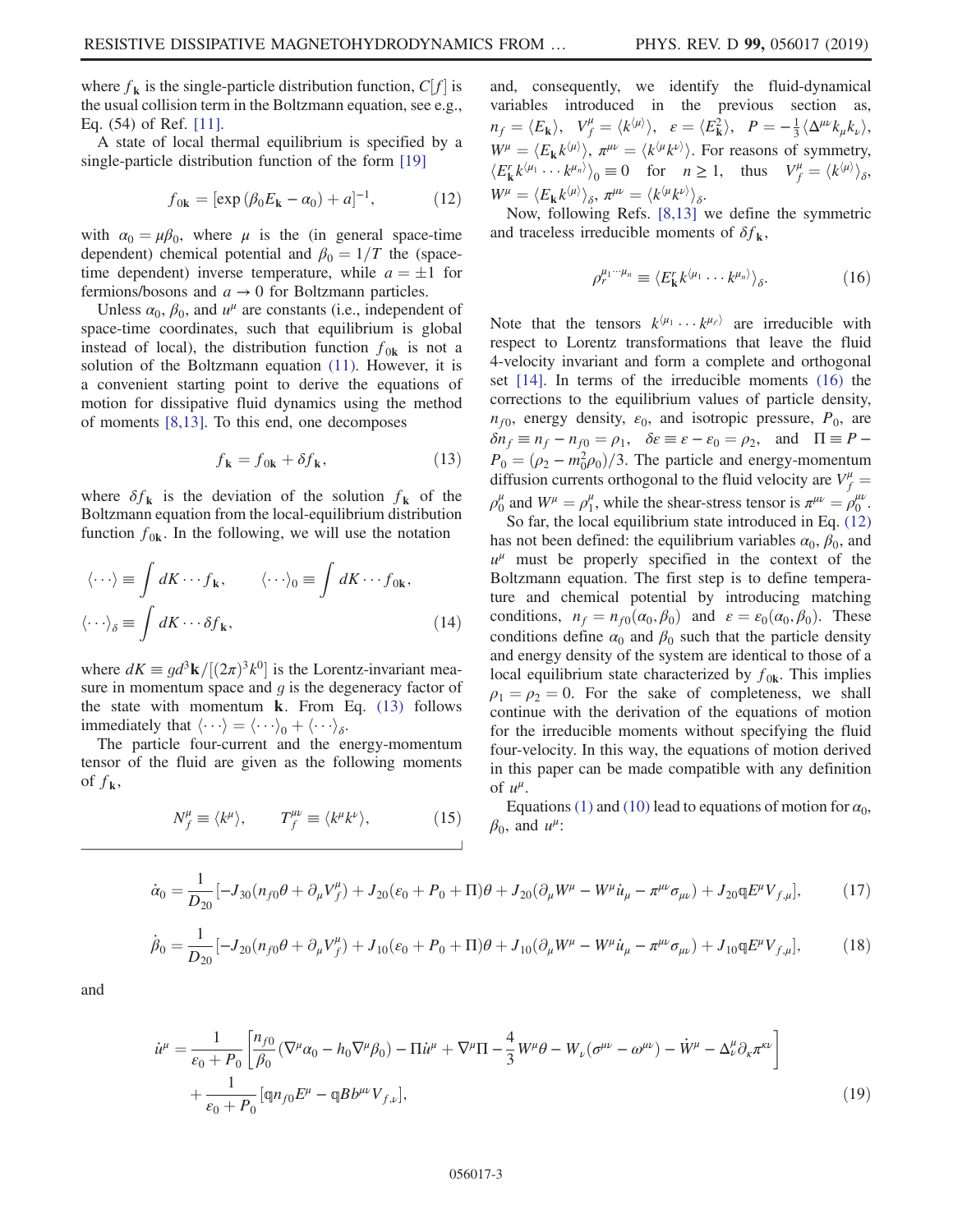where  $h_0 \equiv (\varepsilon_0 + P_0)/n_{f0}$  is the enthalpy per particle in equilibrium and the thermodynamic integrals  $J_{nq}$  and  $D_{nq}$ are defined in Appendix [A.](#page-7-0) Note that these equations extend Eqs. (70)–(72) of Ref. [\[11\]](#page-10-5) by terms proportional to the electric field  $E^{\mu}$ .<sup>1</sup>

<span id="page-4-1"></span>For a given fluid four-velocity  $u^{\mu}$ , the equations of motion [\(1\)](#page-2-5) and [\(10\)](#page-2-6) only specify five of the 14 independent variables  $\alpha_0$ ,  $\beta_0$ ,  $\Pi$ ,  $V_f^{\mu}$ ,  $W^{\mu}$ , and  $\pi^{\mu\nu}$ . In order to close the system of equations of motion, one needs to specify additional equations of motion that can be provided by a suitable truncation of the infinite set of equations of motion for the irreducible moments  $\rho_r^{\mu_1 \cdots \mu_\ell}$ . The latter equations are obtained by calculating the comoving derivative  $\dot{\rho}_r^{\langle \mu_1 \cdots \mu_\ell \rangle}$  $\Delta_{\nu_1\cdots\nu_\ell}^{\mu_1\cdots\mu_\ell}u^{\alpha}\partial_{\alpha}\rho_r^{\nu_1\cdots\nu_\ell}$ , using the Boltzmann equation [\(11\)](#page-2-4), for details see Refs. [\[8,11,13\]](#page-10-6). For the irreducible moments of tensor-rank zero one obtains

$$
\dot{\rho}_r - C_{r-1} = \alpha_r^{(0)} \theta + \frac{G_{3r}}{D_{20}} \partial_\mu V_f^\mu - \frac{G_{2r}}{D_{20}} \partial_\mu W^\mu + \frac{\theta}{3} \left[ m_0^2 (r-1) \rho_{r-2} - (r+2) \rho_r - 3 \frac{G_{2r}}{D_{20}} \Pi \right] \n+ \left( r \rho_{r-1}^\mu + \frac{G_{2r}}{D_{20}} W^\mu \right) \dot{u}_\mu - \nabla_\mu \rho_{r-1}^\mu + \left[ (r-1) \rho_{r-2}^{\mu\nu} + \frac{G_{2r}}{D_{20}} \pi^{\mu\nu} \right] \sigma_{\mu\nu} \n- \frac{G_{2r}}{D_{20}} \mathfrak{q} E_\nu V_f^\nu - (r-1) \mathfrak{q} E_\nu \rho_{r-2}^\nu.
$$
\n(20)

This equation is very similar to Eq. (75) of Ref. [\[11\]](#page-10-5) except for the terms proportional to  $W^{\mu}$  and the last two terms which constitute the contributions from the electric field.

<span id="page-4-0"></span>The equation of motion for irreducible moments of tensor-rank one reads

$$
\dot{\rho}_{r}^{\langle\mu\rangle} - C_{r-1}^{\langle\mu\rangle} = \alpha_{r}^{(1)} \nabla^{\mu} \alpha_{0} - \alpha_{r}^{h} \dot{W}^{\mu} + r \rho_{r-1}^{\mu\nu} \dot{u}_{\nu} - \frac{1}{3} \nabla^{\mu} (m_{0}^{2} \rho_{r-1} - \rho_{r+1}) - \Delta^{\mu}_{\alpha} (\nabla_{\nu} \rho_{r-1}^{\alpha\nu} + \alpha_{r}^{h} \partial_{\kappa} \pi^{\kappa\alpha})
$$
\n
$$
+ \frac{1}{3} [m_{0}^{2}(r-1) \rho_{r-2}^{\mu} - (r+3) \rho_{r}^{\mu} - 4 \alpha_{r}^{h} W^{\mu}] \theta + (r-1) \rho_{r-2}^{\mu\nu\lambda} \sigma_{\nu\lambda}
$$
\n
$$
+ \frac{1}{5} \sigma^{\mu\nu} [2 m_{0}^{2}(r-1) \rho_{r-2,\nu} - (2r+3) \rho_{r,\nu} - 5 \alpha_{r}^{h} W_{\nu}] + (\rho_{r,\nu} + \alpha_{r}^{h} W_{\nu}) \omega^{\mu\nu}
$$
\n
$$
+ \frac{1}{3} [m_{0}^{2} r \rho_{r-1} - (r+3) \rho_{r+1} - 3 \alpha_{r}^{h} \Pi] \dot{u}^{\mu} + \alpha_{r}^{h} \nabla^{\mu} \Pi - \alpha_{r}^{h} \mathfrak{q} B b^{\mu\nu} V_{f,\nu} - \mathfrak{q} B b^{\mu\nu} \rho_{r-1,\nu}
$$
\n
$$
+ (\alpha_{r}^{h} n_{f0} + \beta_{0} J_{r+1,1}) \mathfrak{q} E^{\mu} + \frac{1}{3} [(r+2) \rho_{r} - m_{0}^{2}(r-1) \rho_{r-2}] \mathfrak{q} E^{\mu} - (r-1) \rho_{r-2}^{\mu} \mathfrak{q} E_{\nu}.
$$
\n(21)

Here we introduced a new dimensionless antisymmetric tensor  $b^{\mu\nu} \equiv -\epsilon^{\mu\nu\alpha\beta}u_\alpha b_\beta$ , where the unit four-vector in the direction of the magnetic field and orthogonal to  $u^{\mu}$  is  $b^{\mu} \equiv \frac{B^{\mu}}{B}$ , with  $b^{\mu}b_{\mu} = -1$  and  $B \equiv \sqrt{-B^{\mu}B_{\mu}}$  [\[21\].](#page-11-3) Equation [\(21\)](#page-4-0) differs from Eq. (76) of Ref. [\[11\]](#page-10-5) by the last three terms taking into account the electric field, as well as by the additional terms proportional to  $W^{\mu}$ .

<span id="page-4-2"></span>Finally, the equation of motion for the irreducible moments of tensor-rank two is

$$
\dot{\rho}_{r}^{\langle\mu\nu\rangle} - C_{r-1}^{\langle\mu\rho\rangle} = 2\alpha_{r}^{(2)}\sigma^{\mu\nu} + \frac{2}{15} [m_{0}^{4}(r-1)\rho_{r-2} - m_{0}^{2}(2r+3)\rho_{r} + (r+4)\rho_{r+2}] \sigma^{\mu\nu} + \frac{2}{5} \dot{u}^{\langle\mu} [m_{0}^{2}r\rho_{r-1}^{\nu\rangle} - (r+5)\rho_{r+1}^{\nu\rangle}] \n- \frac{2}{5} [\nabla^{\langle\mu} (m_{0}^{2}\rho_{r-1}^{\nu\rangle} - \rho_{r+1}^{\nu})] + r\rho_{r-1}^{\mu\nu\gamma} \dot{u}_{\gamma} - \Delta_{\alpha\beta}^{\mu\nu} \nabla_{\lambda}\rho_{r-1}^{\alpha\beta\lambda} + (r-1)\rho_{r-2}^{\mu\nu\lambda\sigma} \sigma_{\lambda\kappa} + 2\rho_{r}^{\lambda\langle\mu} \omega_{\lambda}^{\nu\rangle} \n+ \frac{1}{3} [m_{0}^{2}(r-1)\rho_{r-2}^{\mu\nu} - (r+4)\rho_{r}^{\mu\nu}] \theta + \frac{2}{7} [2m_{0}^{2}(r-1)\rho_{r-2}^{\kappa\langle\mu} - (2r+5)\rho_{r}^{\kappa\langle\mu}]\sigma_{\kappa}^{\nu\rangle} - 2qBb^{\alpha\beta}\Delta_{\alpha\kappa}^{\mu\nu} g_{\lambda\beta}\rho_{r-1}^{\kappa\lambda} \n+ 2qE^{\langle\mu} \rho_{r}^{\nu\rangle} - (r-1)\Delta_{\alpha\beta}^{\mu\nu} \left[ qE_{\lambda}\rho_{r-2}^{\alpha\beta\lambda} + \frac{2}{5} qE^{\langle\alpha} (m_{0}^{2}\rho_{r-2}^{\beta)} - \rho_{r}^{\beta\rangle} \right].
$$
\n(22)

This equation differs from Eq. (77) of Ref. [\[11\]](#page-10-5) by the last two terms, which constitute the contributions from a nonvanishing electric field.

Note that terms proportional to  $W^{\mu}$  also did not appear in Ref. [\[11\]](#page-10-5), since the equations derived in that reference employed the Landau frame [\[20\]](#page-11-4), where  $u^{\mu}$  is defined as an eigenvector of the energy-momentum tensor,  $u_{\mu}T^{\mu\nu} = \varepsilon u^{\nu}$ , leading to  $W^{\mu} = 0$ .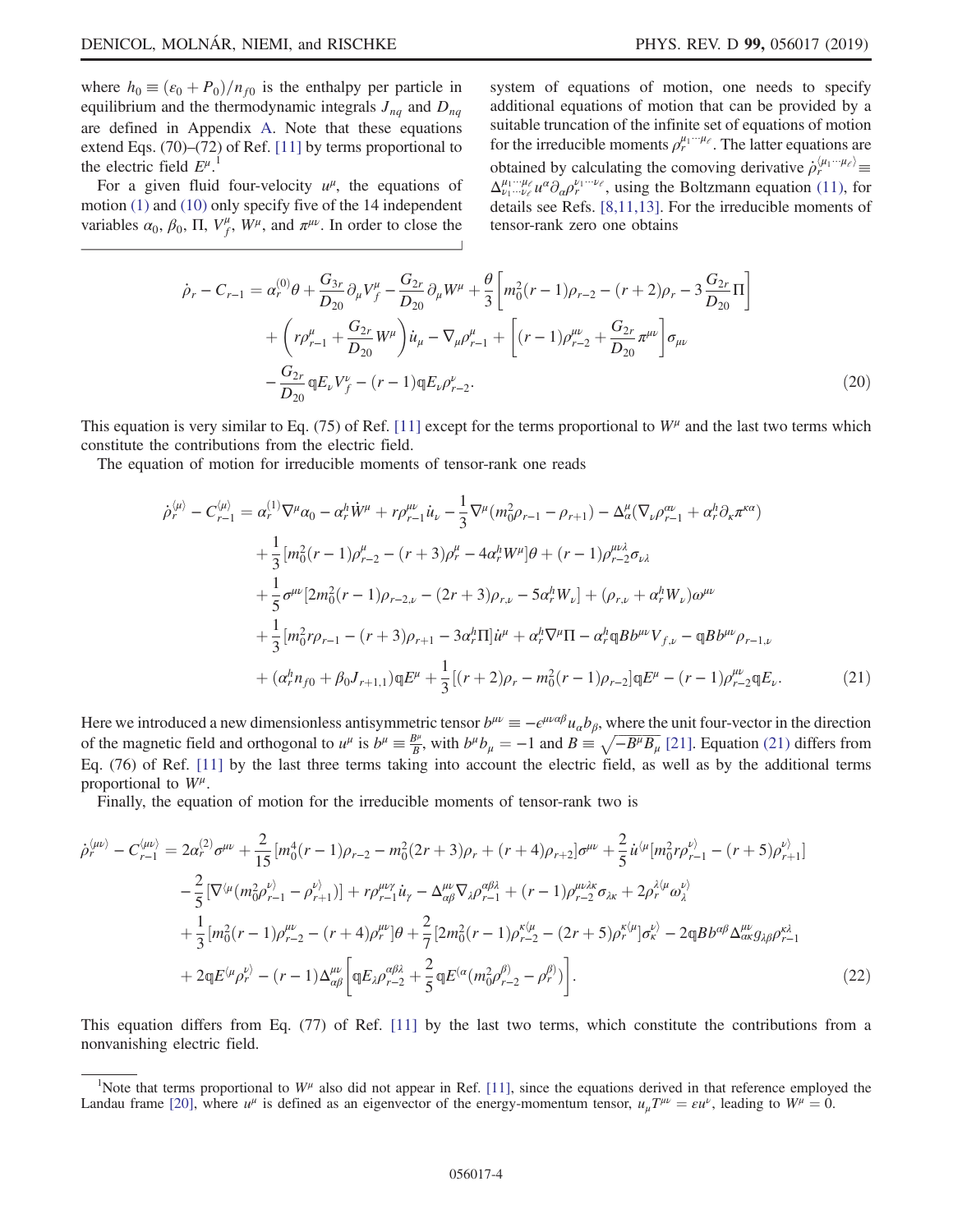In Eqs. [\(20\)](#page-4-1)–[\(22\),](#page-4-2)  $\alpha_r^h$ ,  $\alpha_r^{(\ell)}$ , and  $G_{ij}$  are thermodynamic coefficients, which are explicitly given in Appendix [A](#page-7-0), while the linearized collision integral is defined as

$$
\mathcal{C}_{r-1}^{\langle \mu_1 \cdots \mu_\ell \rangle} \equiv \Delta_{\nu_1 \cdots \nu_\ell}^{\mu_1 \cdots \mu_\ell} \int dK E_{\mathbf{k}}^{r-1} k^{\nu_1} \cdots k^{\nu_\ell} C[f]
$$

$$
= -\sum_{n=0}^{N_\ell} \mathcal{A}_{rn}^{(\ell)} \rho_n^{\mu_1 \cdots \mu_\ell}, \tag{23}
$$

<span id="page-5-2"></span>where the coefficient  $\mathcal{A}_{rn}^{(\ell)} \sim \lambda_{mfp}$  contains time scales proportional to the mean free path of the particles. Note that the last equality of the above equation is obtained using the moment expansion of the single-particle distribution function first introduced in Ref. [\[8\],](#page-10-6) which, for the sake of completeness, is listed in Appendix [A.](#page-7-0)

## <span id="page-5-0"></span>IV. EQUATIONS OF MOTION IN THE 14-MOMENT APPROXIMATION

In order to obtain a closed system of fluid-dynamical equations of motion, we now truncate the infinite set [\(20\)](#page-4-1)– [\(22\)](#page-4-2) of equations of motion for the irreducible moments. The simplest and most widely used truncation is the socalled 14-moment approximation [\[7\].](#page-10-3) First, all irreducible tensor moments  $\rho_r^{\mu_1 \cdots \mu_\ell}$  for  $\ell > 2$  are explicitly set to zero in Eqs. [\(21\)](#page-4-0)–[\(22\).](#page-4-2) Second, the remaining scalar  $\rho_r$ , vector  $\rho_r^{\mu}$ , and rank-2 tensor moments  $\rho_r^{\mu\nu}$  are expressed as linear combinations of the lowest-order moments  $\rho_0 \equiv -3\Pi/m_0^2$ ,  $\rho_0^{\mu} \equiv V_f^{\mu}, \rho_1^{\mu} \equiv W^{\mu}$ , and  $\rho_0^{\mu\nu} \equiv \pi^{\mu\nu}$ , i.e., in terms of quantities appearing in  $\mathbb{J}_f^{\mu}$  and  $T_f^{\mu\nu}$ , cf. Eqs. [\(3\),](#page-2-7) [\(7\)](#page-2-8). The relations affecting this truncation are Eqs. [\(A5\)](#page-8-0)–[\(A7\).](#page-8-1)

Equation [\(20\)](#page-4-1) then leads to an equation of motion for the bulk viscous pressure

$$
\tau_{\Pi}\dot{\Pi} + \Pi = -\zeta\theta - \delta_{\Pi\Pi}\Pi\theta + \lambda_{\Pi\pi}\pi^{\mu\nu}\sigma_{\mu\nu} - \mathcal{E}_{\Pi V}\nabla_{\mu}V_{f}^{\mu} - \tau_{\Pi V}V_{f}^{\mu}\dot{u}_{\mu} - \lambda_{\Pi V}V_{f}^{\mu}\nabla_{\mu}\alpha_{0} \n- \mathcal{E}_{\Pi W}\nabla_{\mu}W^{\mu} - \tau_{\Pi W}W^{\mu}\dot{u}_{\mu} - \lambda_{\Pi W}W^{\mu}\nabla_{\mu}\alpha_{0} - \delta_{\Pi V E}\mathbb{q}V_{f}^{\nu}E_{\nu} - \delta_{\Pi W E}\mathbb{q}W^{\nu}E_{\nu}.
$$
\n(24)

<span id="page-5-1"></span>Similarly, from Eq. [\(21\)](#page-4-0) we obtain an equation for the particle- and energy-diffusion currents,

$$
\tau_V \dot{V}_f^{\langle \mu \rangle} - \tau_V h_0^{-1} \dot{W}^{\langle \mu \rangle} + V_f^{\mu} - h_0^{-1} W^{\mu} = \kappa \nabla^{\mu} \alpha_0 - \tau_V V_{f,\nu} \omega^{\nu \mu} - \delta_{VV} V_f^{\mu} \theta - \lambda_{VV} V_{f,\nu} \sigma^{\mu \nu} \n+ \tau_V h_0^{-1} W_{\nu} \omega^{\nu \mu} - \delta_{WW} W^{\mu} \theta - \lambda_{WW} W_{\nu} \sigma^{\mu \nu} - \ell_{V \Pi} \nabla^{\mu} \Pi + \ell_{V \pi} \Delta^{\mu \nu} \nabla_{\lambda} \pi_{\nu}^{\lambda} + \tau_{V \Pi} \Pi \dot{u}^{\mu} \n- \tau_{V \pi} \pi^{\mu \nu} \dot{u}_{\nu} + \lambda_{V \Pi} \Pi \nabla^{\mu} \alpha_0 - \lambda_{V \pi} \pi^{\mu \nu} \nabla_{\nu} \alpha_0 - \delta_{V B} \mathfrak{q} B b^{\mu \nu} V_{f,\nu} - \delta_{W B} \mathfrak{q} B b^{\mu \nu} W_{\nu} \n+ \delta_{V E} \mathfrak{q} E^{\mu} + \delta_{V \Pi E} \mathfrak{q} \Pi E^{\mu} + \delta_{V \pi E} \mathfrak{q} \pi^{\mu \nu} E_{\nu}.
$$
\n(25)

<span id="page-5-3"></span>The equation of motion for the shear-stress tensor follows from Eq. [\(22\),](#page-4-2)

$$
\tau_{\pi}\dot{\pi}^{\langle\mu\nu\rangle} + \pi^{\mu\nu} = 2\eta\sigma^{\mu\nu} + 2\tau_{\pi}\pi_{\lambda}^{\langle\mu}\omega^{\nu\rangle\lambda} - \delta_{\pi\pi}\pi^{\mu\nu}\theta - \tau_{\pi\pi}\pi^{\lambda\langle\mu}\sigma_{\lambda}^{\nu\rangle} + \lambda_{\pi\Pi}\Pi\sigma^{\mu\nu} \n- \tau_{\pi V}V_{f}^{\langle\mu}\dot{u}^{\nu\rangle} + \mathcal{E}_{\pi V}\nabla^{\langle\mu}V_{f}^{\nu\rangle} + \lambda_{\pi V}V_{f}^{\langle\mu}\nabla^{\nu\rangle}\alpha_{0} - \tau_{\pi W}W^{\langle\mu}\dot{u}^{\nu\rangle} + \mathcal{E}_{\pi W}\nabla^{\langle\mu}W^{\nu\rangle} + \lambda_{\pi W}W^{\langle\mu}\nabla^{\nu\rangle}\alpha_{0} \n- \delta_{\pi B}\mathbb{q}Bb^{\alpha\beta}\Delta_{\alpha\kappa}^{\mu\nu}g_{\lambda\beta}\pi^{\kappa\lambda} + \delta_{\pi V E}\mathbb{q}E^{\langle\mu}V_{f}^{\nu\rangle} + \delta_{\pi W E}\mathbb{q}E^{\langle\mu}W^{\nu\rangle}.
$$
\n(26)

The coefficients appearing in these equations are listed in Appendix [B.](#page-9-0)

Note that Eq. [\(25\)](#page-5-1) represents the relaxation equation for the heat flow defined by

$$
q^{\mu} \equiv W^{\mu} - h_0 V_f^{\mu}.
$$
 (27)

In case we choose the local rest frame following Landau's picture (which imposes  $W^{\mu} \equiv 0$ ), the heat flow is simply given in terms of the particle diffusion alone,  $q^{\mu} = -h_0 V_f^{\mu}$ . On the other hand, choosing the rest frame according to Eckart's picture (which requires  $V_f^{\mu} \equiv 0$ ), leads to a heat flow that is solely given by the flow of energy and momentum,  $q^{\mu} = W^{\mu}$ . Since the relaxation equations [\(24\)](#page-5-2)–[\(26\)](#page-5-3) contain both diffusive quantities, the equations of motion derived in this paper are consistent with either choice of local rest frame.

The coefficients proportional to the electric field in the equation for the bulk viscous pressure are

$$
\delta_{\Pi VE} = \frac{m_0^2}{3\mathcal{A}_{00}^{(0)}} \left( \mathcal{F}_{20}^{(1)} - \frac{G_{20}}{D_{20}} - \frac{\beta_0}{h_0} \frac{\partial \mathcal{F}_{10}^{(1)}}{\partial \beta_0} \right),
$$
  

$$
\delta_{\Pi WE} = \frac{m_0^2}{3\mathcal{A}_{00}^{(0)}} \left( \mathcal{F}_{21}^{(1)} - \frac{\beta_0}{h_0} \frac{\partial \mathcal{F}_{11}^{(1)}}{\partial \beta_0} \right).
$$
 (28)

The coefficients proportional to the electric field in the equation for the particle-diffusion current are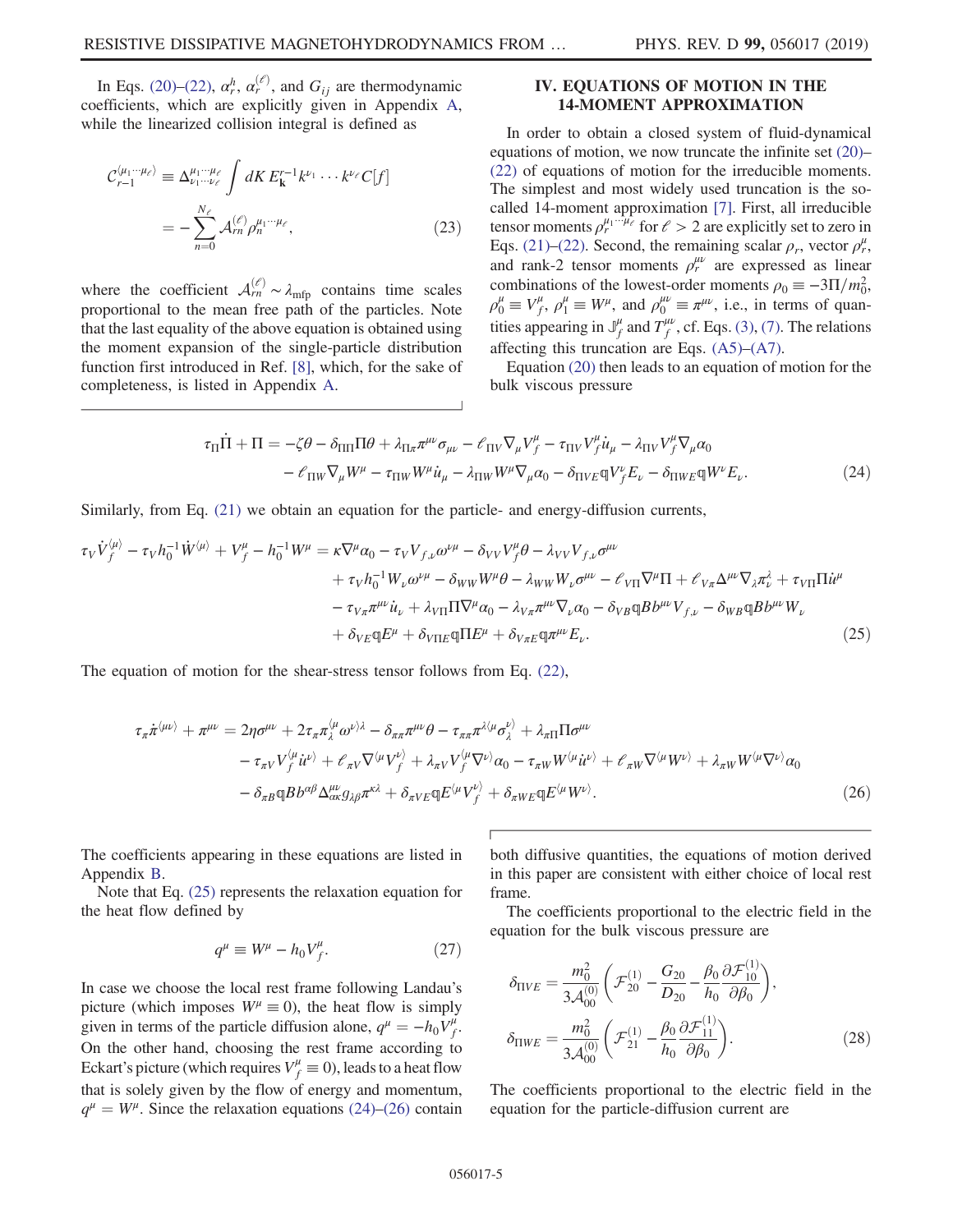<span id="page-6-1"></span>TABLE I. The coefficients for the diffusion equation for a Boltzmann gas with constant cross section in the ultrarelativistic limit, in the 14-moment approximation, with  $\tau_{00}^{(1)} = \tau_V$ .

|                    |  |  |  |  | $\tau_V[\lambda_{\rm mfp}] - \delta_{VV}[\tau_V] - \delta_{WW}[\tau_V] - \lambda_{VV}[\tau_V] - \lambda_{WW}[\tau_V] - \lambda_{V\pi}[\tau_V] - \mathcal{C}_{V\pi}[\tau_V] - \tau_{V\pi}[\tau_V] - \delta_{VB}[\tau_V] - \delta_{WB}[\tau_V] - \delta_{VE}[\tau_V] - \delta_{V\pi E}[\tau_V]$ |  |
|--------------------|--|--|--|--|-----------------------------------------------------------------------------------------------------------------------------------------------------------------------------------------------------------------------------------------------------------------------------------------------|--|
| $3/(16\sigma)$ 9/4 |  |  |  |  | $-\beta_0/3$ 3/5 $-\beta_0/4$ $\beta_0/20$ $\beta_0/20$ $\beta_0/20$ $5\beta_0/12$ $-\beta_0^2/12$ $P_0\beta_0^2/12$ 0                                                                                                                                                                        |  |

<span id="page-6-2"></span>TABLE II. The coefficients for the shear-stress equation for a Boltzmann gas with constant cross section in the ultrarelativistic limit, in the 14-moment approximation, with  $\tau_{00}^{(2)} = \tau_{\pi}$ .

| $\eta$                   |  |      |  |  |         |                  | $\tau_{\pi}[\lambda_{\text{mfp}}] \quad \delta_{\pi\pi}[\tau_{\pi}] \quad \tau_{\pi\pi}[\tau_{\pi}] \quad \lambda_{\pi V}[\tau_{\pi}] \quad \ell_{\pi V}[\tau_{\pi}] \quad \tau_{\pi V}[\tau_{\pi}] \quad \lambda_{\pi W}[\tau_{\pi}] \quad \ell_{\pi W}[\tau_{\pi}] \quad \tau_{\pi W}[\tau_{\pi}] \quad \delta_{\pi B}[\tau_{\pi}] \quad \delta_{\pi V E}[\tau_{\pi}] \quad \delta_{\pi W E}[\tau_{\pi}]$ |  |
|--------------------------|--|------|--|--|---------|------------------|-------------------------------------------------------------------------------------------------------------------------------------------------------------------------------------------------------------------------------------------------------------------------------------------------------------------------------------------------------------------------------------------------------------|--|
| $4/(3\sigma\beta_0)$ 5/3 |  | 10/7 |  |  | $2/5$ 2 | $2\beta_0/5$ 8/5 |                                                                                                                                                                                                                                                                                                                                                                                                             |  |

$$
\delta_{VE} = \frac{1}{\mathcal{A}_{00}^{(1)}} (-n_{f0}h_0^{-1} + \beta_0 J_{11}), \tag{29}
$$

$$
\delta_{V\Pi E} = -\frac{1}{m_0^2 \mathcal{A}_{00}^{(1)}} \left( 2 + m_0^2 \mathcal{F}_{20}^{(1)} - m_0^2 \frac{\beta_0}{h_0} \frac{\partial \mathcal{F}_{10}^{(0)}}{\partial \beta_0} \right),
$$
  
\n
$$
\delta_{V\pi E} = \frac{1}{\mathcal{A}_{00}^{(1)}} \left( \mathcal{F}_{20}^{(2)} - \frac{\beta_0}{h_0} \frac{\partial \mathcal{F}_{10}^{(2)}}{\partial \beta_0} \right),
$$
\n(30)

and the coefficient coupling  $W^{\mu}$  to the magnetic field is

$$
\delta_{WB} = \frac{\mathcal{F}_{11}^{(1)}}{\mathcal{A}_{00}^{(1)}}.
$$
 (31)

Finally, the coefficients proportional to the electric field in the equation for the shear-stress tensor are

$$
\delta_{\pi VE} = \frac{2}{5\mathcal{A}_{00}^{(2)}} \left( 4 + m_0^2 \mathcal{F}_{20}^{(1)} - m_0^2 \frac{\beta_0}{h_0} \frac{\partial \mathcal{F}_{10}^{(1)}}{\partial \beta_0} \right),
$$
  

$$
\delta_{\pi WE} = \frac{2m_0^2}{5\mathcal{A}_{00}^{(2)}} \left( \mathcal{F}_{21}^{(1)} - \frac{\beta_0}{h_0} \frac{\partial \mathcal{F}_{11}^{(1)}}{\partial \beta_0} \right).
$$
 (32)

The thermodynamic integral  $\mathcal{F}_{rn}^{(\ell)}$  is defined in Eq. [\(A4\).](#page-8-2)

In the limit of a massless Boltzmann gas with constant cross section  $\sigma$ ,  $J_{nq} \equiv I_{nq} = \frac{(n+1)!}{2(2q+1)!!} \beta_0^{2-n} P_0$ , and hence  $\mathcal{A}_{00}^{(1)} = 4/(9\lambda_{\text{mfp}}), \, \mathcal{A}_{00}^{(2)} = 3/(5\lambda_{\text{mfp}}), \, \text{where } \lambda_{\text{mfp}} = 1/(n_0\sigma)$ is the mean free path of the particles. In the massless limit,  $m_0 = 0$ , the coefficients  $\delta_{\Pi VE} = \delta_{\Pi WE} = 0$ , while  $\delta_{V\Pi E}$ formally diverges  $\sim 1/m_0^2$ . However, the bulk viscous pressure is  $\Pi = -m_0^2 \rho_0/3$ , which cancels this divergence, and the remaining term is  $\sim \rho_0 E^{\mu}$ . Now,  $E^{\mu}$  is of order one in gradients (see below and Ref. [\[22\]](#page-11-5)), while  $\rho_0$  is actually of second order, since the coefficient  $\alpha_r^{(0)}$  in the Navier-Stokes term in Eq.  $(20)$  vanishes in the massless limit for all r. Thus, the respective term is of third order in gradients and, for this reason, we neglect it in the massless limit.

[I](#page-6-1)n Table I we list the  $m_0 = 0$  values of those coefficients in Eq.  $(25)$ , which are not proportional to  $\Pi$ .

Similarly, in Table [II](#page-6-2) we list the  $m_0 = 0$  values of those coefficients in Eq.  $(26)$ , which are not proportional to  $\Pi$ .

#### <span id="page-6-0"></span>V. NAVIER-STOKES LIMIT, OHMIC CURRENT, AND WIEDEMANN–FRANZ LAW

In the Navier-Stokes limit, all second-order terms are discarded from the relaxation equations [\(24\)](#page-5-2)–[\(26\).](#page-5-3) We employ the power-counting advertised in Ref. [\[22\],](#page-11-5) i.e.,  $E^{\mu}$  is of order one, i.e., of the same order as gradients of  $\alpha_0$ ,  $\beta_0$ , and  $u^{\mu}$ , or of the same order as the dissipative quantities  $\Pi$ ,  $V_f^{\mu}$ ,  $W^{\mu}$ , and  $\pi^{\mu\nu}$ . On the other hand, the magnetic field is of order zero, like other thermodynamic quantities. For the bulk viscous pressure and shear-stress tensor, this ultimately leads to  $\Pi = -\zeta \theta$  and  $\pi^{\mu\nu} = 2\eta \sigma^{\mu\nu} - \zeta \theta$  $\delta_{\pi B} \mathbb{q} B b^{\alpha \beta} \Delta^{\mu \nu}_{\alpha \kappa} g_{\lambda \beta} \pi^{\kappa \lambda}$ , see the discussion in Sec. IV. B of Ref. [\[11\]](#page-10-5), where these equations have already been analyzed.

<span id="page-6-3"></span>However, for the Navier-Stokes limit of the diffusion currents, the electric field has a non-negligible impact. For the sake of simplicity and comparison to Ref. [\[11\],](#page-10-5) we work in the Landau frame, where  $W^{\mu} = 0$ . To first order, the particle-diffusion current becomes

$$
V_f^{\mu} = \kappa \nabla^{\mu} \alpha_0 + \delta_{VE} \mathbb{q} E^{\mu} - \delta_{VB} \mathbb{q} B b^{\mu \nu} V_{f,\nu}.
$$
 (33)

<span id="page-6-5"></span>The Ohmic induction current is given by the second term of Eq. [\(33\)](#page-6-3) (after multiplying by q),

$$
\mathbb{J}_{\text{ind}}^{\mu} \equiv \sigma_E E^{\mu},\tag{34}
$$

with the electric conductivity

$$
\sigma_E \equiv \mathbb{q}^2 \delta_{VE}.\tag{35}
$$

<span id="page-6-4"></span>As originally noted by Einstein [\[23\]](#page-11-6), the electric conductivity and the particle-diffusion coefficient must be related by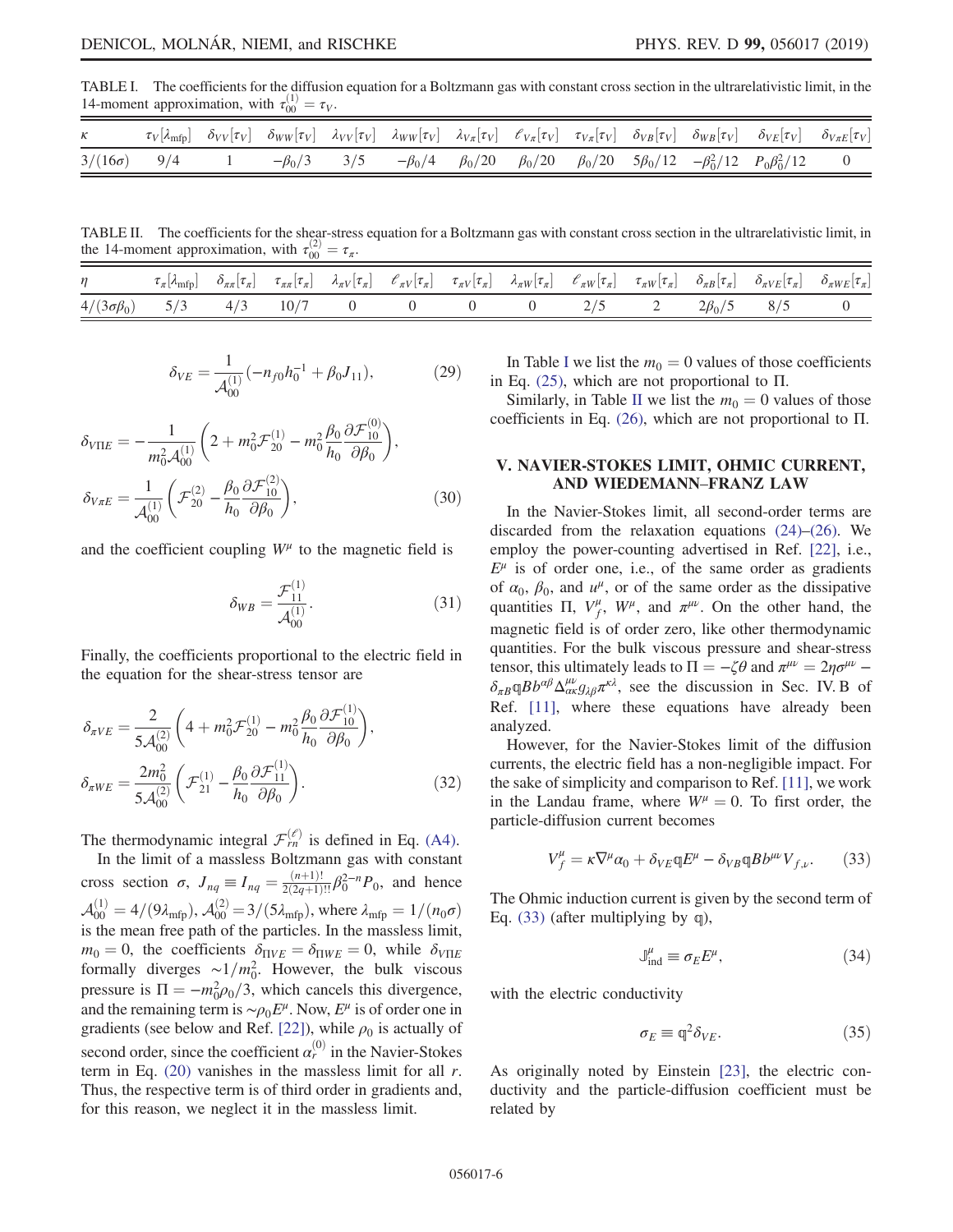$$
\sigma_E = \mathbb{q}^2 \beta_0 \kappa, \tag{36}
$$

which is the kinetic-theory version of the famous Wiedemann–Franz law. For the massless Boltzmann gas, the validity of this relation can be easily checked using the relation  $\delta_{VE} = \frac{3}{16} n_{f0} \beta_0 \lambda_{\text{mfp}}$  and the fact that  $\kappa = \frac{3}{16} n_{f0} \lambda_{\text{mfp}}$ [\[8\]](#page-10-6). As noted in Ref. [\[24\]](#page-11-7), this relation must also hold for a different reason: in a state of constant T and  $u^{\mu}$  and in the absence of dissipation, an electric field induces a chargedensity gradient such that (in our conventions for metric and chemical potential),

$$
\nabla^{\mu} \alpha_0 = -\mathbb{q} \beta_0 E^{\mu}.
$$
 (37)

<span id="page-7-1"></span>This relation can also be found from the second-order transport equation [\(25\)](#page-5-1), setting all dissipative quantities to zero, which leads to the condition  $\kappa \nabla^{\mu} \alpha_0 = -\delta_{VE} qE^{\mu}$ . This relation together with Eq. [\(37\)](#page-7-1) then confirms the Einstein relation [\(36\)](#page-6-4).

Note that in the presence of a magnetic field Eq. [\(34\)](#page-6-5) no longer holds [\[25\]](#page-11-8). Using Eq. [\(21\)](#page-4-0) in the Navier-Stokes approximation we obtain

$$
\rho_r^{\mu} = \kappa_r^{\mu\nu} \nabla_{\nu} \alpha_0 + \delta_r^{\mu\nu} \mathbb{q} E_{\nu},\tag{38}
$$

hence the conductivity tensor can be defined similarly to Eq. [\(36\)](#page-6-4)

$$
\sigma_{E,r}^{\mu\nu} = \mathbb{q}^2 \delta_r^{\mu\nu}.
$$
\n(39)

The rank-two tensor coefficients may be decomposed in the direction parallel and orthogonal to the magnetic field in terms of the projection operators,  $b^{\mu}b^{\nu}$ ,  $\Xi^{\mu\nu} \equiv \Delta^{\mu\nu} + b^{\mu}b^{\nu}$ , and the tensor  $b^{\mu\nu}$  as

$$
\kappa_r^{\mu\nu} = \kappa_{r\perp} \Xi^{\mu\nu} - \kappa_{r\parallel} b^\mu b^\nu - \kappa_{r\times} b^{\mu\nu},\tag{40}
$$

$$
\delta_r^{\mu\nu} = \delta_{r\perp} \Xi^{\mu\nu} - \delta_{r\parallel} b^{\mu} b^{\nu} - \delta_{r\times} b^{\mu\nu}.
$$
 (41)

In order to calculate the transport coefficients  $\kappa_r^{\mu\nu}$  or  $\delta_r^{\mu\nu}$ , we will follow the inversion procedure of Ref. [\[11\]](#page-10-5), hence in the 14-moment approximation ( $N_1 = 1$ ), setting  $\nabla^{\mu} \alpha_0 = 0$ we get

$$
\delta_{0||} = \frac{\beta_0 \alpha_r^{(1)}}{\mathcal{A}_{r0}^{(1)}}, \qquad \delta_{0\perp} = \delta_{0||} \left[ 1 + \left( q \beta \frac{\mathcal{F}_{1-r,0}^{(1)} + \alpha_r^h}{\mathcal{A}_{r0}^{(1)}} \right)^2 \right]^{-1},
$$
  

$$
\delta_{0\times} = \delta_{0\perp} q \beta \frac{\mathcal{F}_{1-r,0}^{(1)} + \alpha_r^h}{\mathcal{A}_{r0}^{(1)}}.
$$
 (42)

Comparing with Eqs. (101) of Ref. [\[11\],](#page-10-5) we conclude that

$$
\delta_{0||} = \beta_0 \kappa_{0||}, \qquad \delta_{0\perp} = \beta_0 \kappa_0, \qquad \delta_{0\times} = \beta_0 \kappa_{0\times}, \quad (43)
$$

confirming that Eq. [\(36\)](#page-6-4) also holds in tensorial form,  $\sigma_{E,r}^{\mu\nu} = \mathbb{q}^2 \bar{\beta}_0 \kappa_r^{\mu\nu}$ , and irrespective of the limit of a massless Boltzmann gas.

#### VI. CONCLUSIONS AND OUTLOOK

Based on the moment expansion of the Boltzmann equation for a single-component gas of charged spin-zero particles coupled to an electromagnetic field, we have derived the equations of motion of resistive, second-order dissipative magnetohydrodynamics in the 14-moment approximation. New transport coefficients appear due to the coupling to the electric field. We computed these coefficients in the limit of a massless Boltzmann gas. We analyzed the Navier-Stokes limit of the dissipative quantities and recovered Ohm's law. We found that the electrical conductivity and the particle diffusion satisfy the well-known Einstein relation, which constitutes a type of Wiedemann-Franz law.

In future studies, one should address the generalization to particles with nonzero spin. Then, particles have a microscopic dipole moment which generates nonvanishing macroscopic magnetization and polarization fields [\[17,24\]](#page-11-9). The spin of the particles also gives rise to spin-vorticity coupling terms, which leads to the so-called chiral vortical effect [\[26\].](#page-11-10) This may necessitate an extension of the standard fluid-dynamical conservation laws by an equation of motion for the macroscopic spin tensor [\[27,28\].](#page-11-11)

#### ACKNOWLEDGMENTS

The authors acknowledge enlightening discussion with G. Moore. E. M. acknowledges the warm hospitality of the Department of Physics of the University of Jyväskylä, where part of this work was done. This work was supported by the Deutsche Forschungsgemeinschaft (DFG, German Research Foundation) through the Collaborative Research Center CRC-TR 211 "Strong-interaction matter under extreme conditions"—Project No. 315477589—TRR 211. G. S. D. thanks for Conselho Nacional de Desenvolvimento Científico e Tecnológico (CNPq) for financial support. E. M. is supported by the Bundesministerium für Bildung und Forschung (BMBF) and by the Research Council of Norway, (NFR) Project No. 255253/F50. H. N. is supported by the Academy of Finland, Project No. 297058. D. H. R. is partially supported by the High-end Foreign Experts Project No. GDW20167100136 of the State Administration of Foreign Experts Affairs of China.

## <span id="page-7-0"></span>APPENDIX A: SOME USEFUL FORMULAS

Following Refs. [\[8,13\],](#page-10-6) we recall that the single-particle distribution function  $f_{\bf k}$  can be expanded around  $f_{0{\bf k}}$  as,

$$
f_{\mathbf{k}} = f_{0\mathbf{k}} + f_{0\mathbf{k}} (1 - af_{0\mathbf{k}}) \sum_{\ell=0}^{\infty} \sum_{n=0}^{N_{\ell}} \rho_n^{\mu_1 \cdots \mu_{\ell}} k_{\langle \mu_1} \cdots k_{\mu_{\ell} \rangle} \mathcal{H}_{\mathbf{k}n}^{(\ell)},
$$
\n(A1)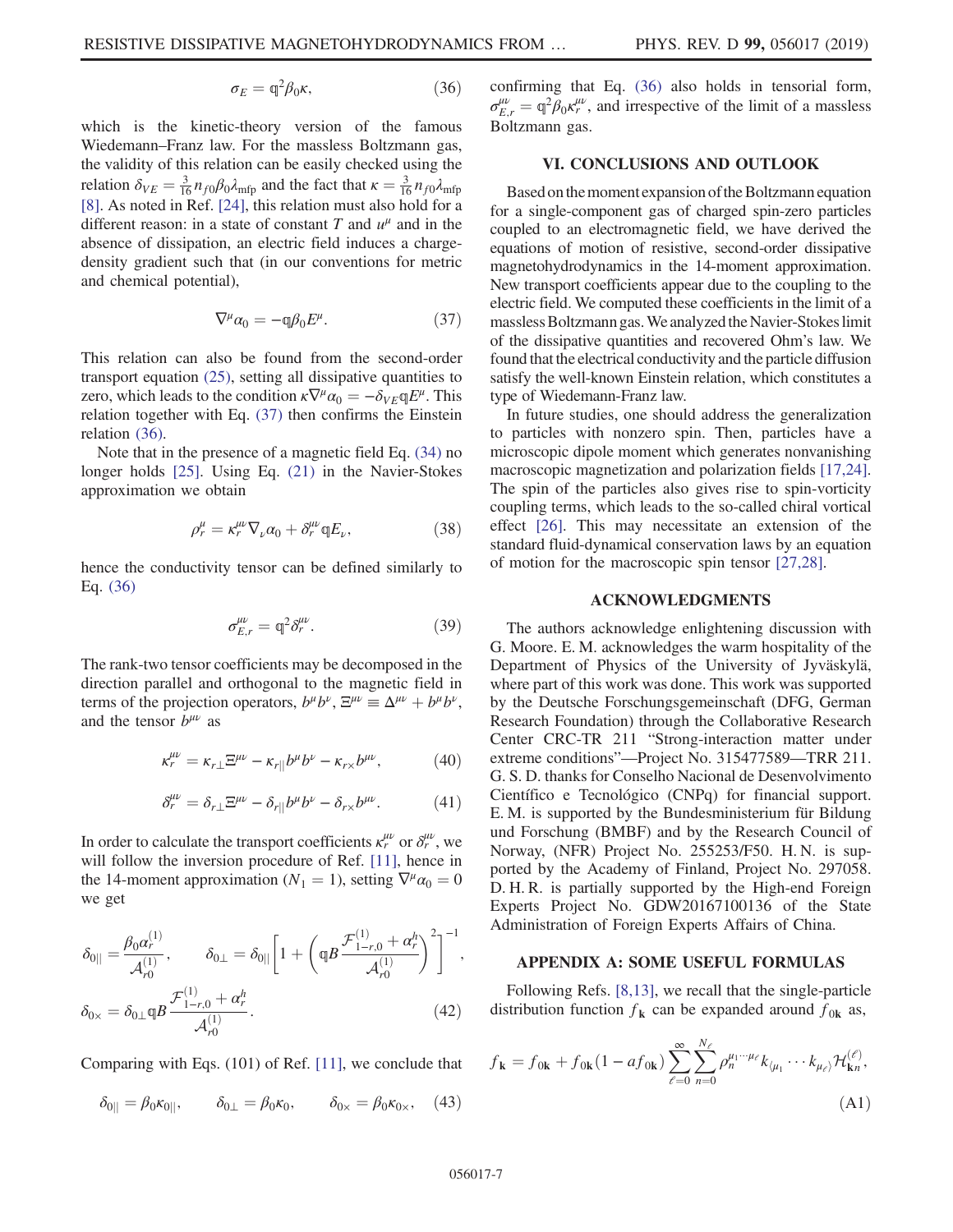where the coefficient  $\mathcal{H}^{(\ell)}_{\mathbf{k}n}$  is a polynomial in energy and defined as,

$$
\mathcal{H}_{\mathbf{k}n}^{(\ell)} = \frac{(-1)^{\ell}}{\ell! J_{2\ell,\ell}} \sum_{i=n}^{N_{\ell}} \sum_{m=0}^{i} a_{in}^{(\ell)} a_{im}^{(\ell)} E_{\mathbf{k}}^{m}.
$$
 (A2)

The coefficients  $a_{ij}^{(\ell)}$  are calculated via the Gram-Schmidt orthogonalization procedure and are expressed in terms of thermodynamic integrals  $J_{nq}$ , for more details see e.g., Ref. [\[8\].](#page-10-6)

<span id="page-8-3"></span>Any irreducible moment of arbitrary order  $r$  and tensor rank  $\ell$  can always be expressed as a linear combination of irreducible moments of all orders  $n$  and the same tensor rank,

$$
\rho_r^{\mu_1\cdots\mu_\ell} = \sum_{n=0}^{N_\ell} \rho_n^{\mu_1\cdots\mu_\ell} \mathcal{F}_{-r,n}^{(\ell)},\tag{A3}
$$

<span id="page-8-2"></span>where

$$
\mathcal{F}_{rn}^{(\ell)} = \frac{\ell!}{(2\ell+1)!!} \int dK E_{\mathbf{k}}^{-r} \mathcal{H}_{\mathbf{k}n}^{(\ell)} (\Delta^{\alpha\beta} k_{\alpha} k_{\beta})^{\ell} f_{0\mathbf{k}} (1 - af_{0\mathbf{k}}).
$$
\n(A4)

<span id="page-8-0"></span>In the 14-moment approximation the above expressions simplify considerably, hence using Eq. [\(A3\)](#page-8-3) with the summation limits  $N_0 = 2$ ,  $N_1 = 1$ ,  $N_2 = 0$  for different tensor rank, we obtain the following relations,

$$
\rho_r \equiv \sum_{n=0,\neq 1,2}^{N_0} \rho_n \mathcal{F}_{-r,n}^{(0)} = -\frac{3}{m_0^2} \Pi \mathcal{F}_{-r,0}^{(0)}
$$

$$
\equiv -\frac{3}{m_0^2} \Pi \frac{J_{r0} D_{30} + J_{r+1,0} G_{23} + J_{r+2,0} D_{20}}{J_{20} D_{20} + J_{30} G_{12} + J_{40} D_{10}}, \quad (A5)
$$

<span id="page-8-4"></span>
$$
\rho_r^{\mu} \equiv \sum_{n=0}^{N_1} \rho_n^{\mu} \mathcal{F}_{-r,n}^{(1)} = V_f^{\mu} \mathcal{F}_{-r,0}^{(1)} + W^{\mu} \mathcal{F}_{-r,1}^{(1)}
$$
  

$$
\equiv V_f^{\mu} \frac{J_{r+2,1} J_{41} - J_{r+3,1} J_{31}}{D_{31}} + W^{\mu} \frac{-J_{r+2,1} J_{31} + J_{r+3,1} J_{21}}{D_{31}},
$$
  
(A6)

<span id="page-8-1"></span>
$$
\rho_r^{\mu\nu} \equiv \sum_{n=0}^{N_2} \rho_n^{\mu\nu} \mathcal{F}_{-r,n}^{(2)} = \pi^{\mu\nu} \mathcal{F}_{-r,0}^{(2)} \equiv \pi^{\mu\nu} \frac{J_{r+4,2}}{J_{42}}.
$$
 (A7)

<span id="page-8-5"></span>Note that Eqs.  $(A5)$ – $(A7)$  are the same as Eqs.  $(115)$ – $(117)$ of Ref. [\[11\],](#page-10-5) except for Eq. [\(A6\),](#page-8-4) which now contains a term proportional to  $W^{\mu}$  when compared to Eq. (116) of Ref. [\[11\].](#page-10-5) Furthermore, for  $r, n \geq 0$ ,  $\mathcal{F}^{(\ell)}_{-r,n} = \delta_{rn}$ , however Eqs. [\(A5\)](#page-8-0)–[\(A7\)](#page-8-1) are to be used for irreducible moments not only with positive but also with negative  $r$  given by

$$
\rho_{-r}^{\mu_1\cdots\mu_\ell} = \sum_{n=0}^{N_\ell} \rho_n^{\mu_1\cdots\mu_\ell} \mathcal{F}_m^{(\ell)}.
$$
 (A8)

Truncating the sum as in Eqs.  $(A5)$ – $(A7)$ , the coefficients of Eq. [\(A8\)](#page-8-5) can be written similarly as in Eq. (67) of Ref. [\[8\]](#page-10-6),

$$
\rho_{-r} = -\frac{3}{m_0^2} \gamma_r^{(0)} \Pi + \mathcal{O}(\text{Kn}),\tag{A9}
$$

$$
\rho_{-r}^{\mu} = \gamma_r^{V(1)} V_f^{\mu} + \gamma_r^{W(1)} W^{\mu} + \mathcal{O}(\text{Kn}), \qquad (A10)
$$

$$
\rho_{-r}^{\mu\nu} = \gamma_r^{(2)} \pi^{\mu\nu} + \mathcal{O}(\text{Kn}). \tag{A11}
$$

In Ref. [\[8\]](#page-10-6) the coefficients  $\gamma_r^{(\ell)}$  were calculated explicitly in the Landau frame, hence  $\gamma_r^{V(1)} \equiv \gamma_r^{(1)}$ , while  $\gamma_r^{W(1)}$  is a new coefficient in the Eckart frame. Note that, in the 14-moment approximation,  $\gamma_r^{(0)} \equiv \mathcal{F}_{r0}^{(0)}$ ,  $\gamma_r^{V(1)} \equiv \mathcal{F}_{r0}^{(1)}$ ,  $\gamma_r^{W(1)} \equiv \mathcal{F}_{r1}^{(1)}$ ,  $\gamma_r^{(2)} \equiv \mathcal{F}_{r0}^{(2)}$ .

The usual thermodynamic integrals are defined in local equilibrium such that,

$$
I_{nq} \equiv \frac{(-1)^q}{(2q+1)!!} \int dK E_{\mathbf{k}}^{n-2q} (\Delta^{\alpha\beta} k_{\alpha} k_{\beta})^q f_{0\mathbf{k}}, \quad \text{(A12)}
$$

$$
J_{nq} \equiv \frac{(-1)^q}{(2q+1)!!} \int dK E_{\mathbf{k}}^{n-2q} (\Delta^{\alpha\beta} k_{\alpha} k_{\beta})^q f_{0\mathbf{k}} (1 - af_{0\mathbf{k}}).
$$
(A13)

Here we also recall the following coefficients appearing in Eqs. [\(20\)](#page-4-1)–[\(22\),](#page-4-2)

$$
\alpha_r^{(0)} \equiv (1 - r)I_{r1} - I_{r0} - \frac{n_{f0}}{D_{20}}(h_0 G_{2r} - G_{3r}), \quad (A14)
$$

$$
\alpha_r^{(1)} \equiv J_{r+1,1} - h_0^{-1} J_{r+2,1},\tag{A15}
$$

$$
\alpha_r^{(2)} \equiv I_{r+2,1} + (r-1)I_{r+2,2},\tag{A16}
$$

$$
\alpha_r^h \equiv -\frac{\beta_0}{\epsilon_0 + P_0} J_{r+2,1},
$$
 (A17)

and

$$
D_{nq} \equiv J_{n+1,q} J_{n-1,q} - J_{nq}^2, \tag{A18}
$$

$$
G_{nm} \equiv J_{n,0}J_{m,0} - J_{n-1,0}J_{m+1,0}.
$$
 (A19)

In the limit of a massless Boltzmann gas with constant cross section,  $J_{nq} \equiv I_{nq} = \frac{(n+1)!}{2(2q+1)!!} \beta_0^{2-n} P_0$ , and thus  $\alpha_0^h =$  $-h_0^{-1} = -\beta_0/4$  as well  $\alpha_1^h = 1$ , hence the coefficients of interest are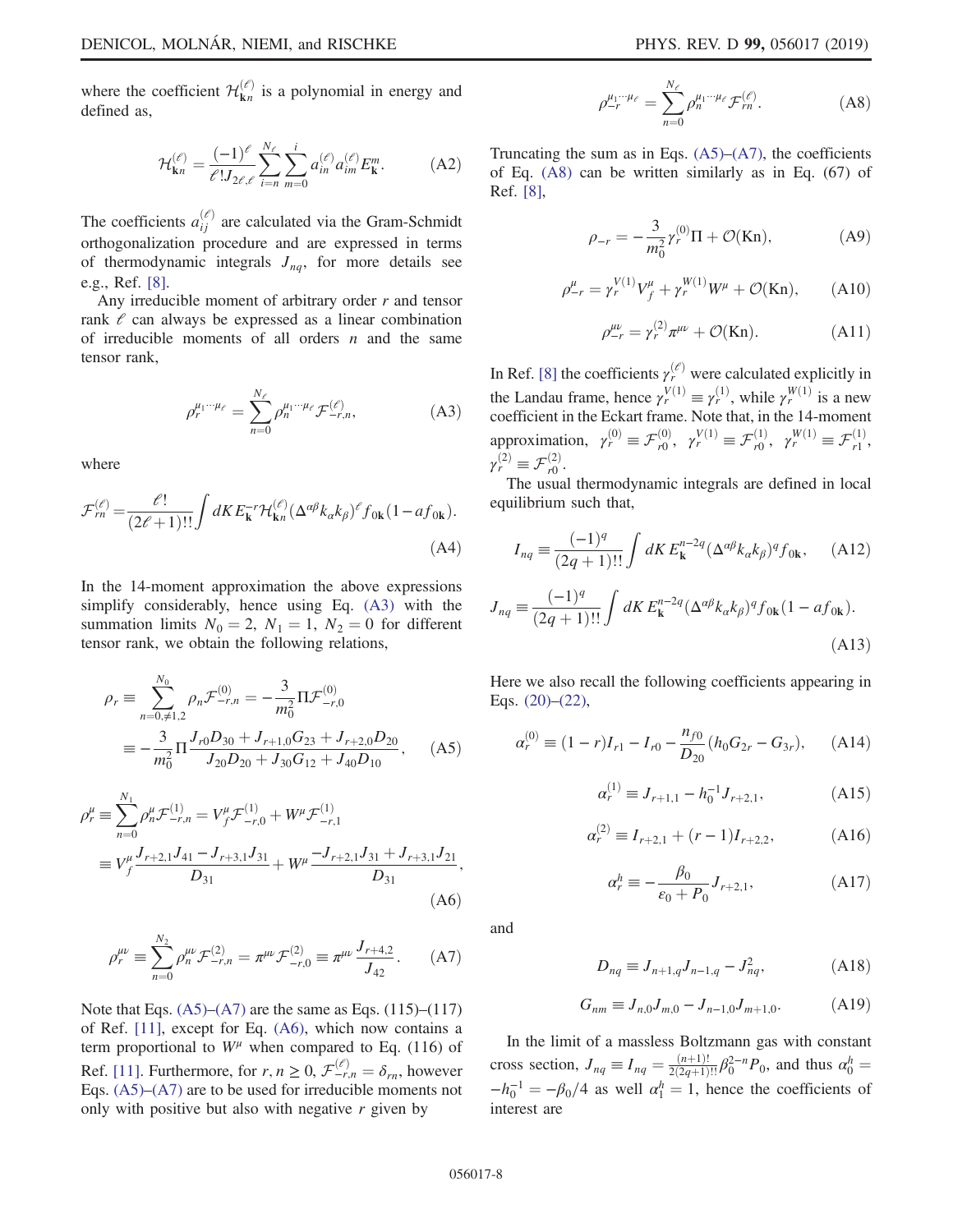$$
\gamma_1^{V(1)} \equiv \mathcal{F}_{10}^{(1)} = \frac{2\beta_0}{3}, \qquad \gamma_2^{V(1)} \equiv \mathcal{F}_{20}^{(1)} = \frac{\beta_0^2}{2}, \qquad (A20)
$$

$$
\gamma_1^{W(1)} \equiv \mathcal{F}_{11}^{(1)} = -\frac{\beta_0^2}{12}, \qquad \gamma_2^{W(1)} \equiv \mathcal{F}_{21}^{(1)} = -\frac{\beta_0^3}{12}, \quad \text{(A21)}
$$

$$
\gamma_1^{(2)} \equiv \mathcal{F}_{10}^{(2)} = \frac{\beta_0}{5}, \qquad \gamma_2^{(2)} \equiv \mathcal{F}_{20}^{(2)} = \frac{\beta_0^2}{20}.
$$
 (A22)

Also note that in the derivation of the relaxation equations we have expressed the proper-time derivative and spatial derivative of the coefficients  $\gamma_r^{(\ell)}$  by the following formulas

$$
\dot{\gamma}_r^{(\ell)} = \frac{n_0}{D_{20}} \left[ \left( J_{20} \frac{\partial \gamma_r^{(\ell)}}{\partial \alpha_0} + J_{10} \frac{\partial \gamma_r^{(\ell)}}{\partial \beta_0} \right) h_0 \right. \left. - \left( J_{30} \frac{\partial \gamma_r^{(\ell)}}{\partial \alpha_0} + J_{20} \frac{\partial \gamma_r^{(\ell)}}{\partial \beta_0} \right) \right] \theta, \tag{A23}
$$

$$
\nabla^{\mu}\gamma_{r}^{(\ell)} = \left(\frac{\partial\gamma_{r}^{(\ell)}}{\partial\alpha_{0}} + h_{0}^{-1}\frac{\partial\gamma_{r}^{(\ell)}}{\partial\beta_{0}}\right)\nabla^{\mu}\alpha_{0} - \beta_{0}\frac{\partial\gamma_{r}^{(\ell)}}{\partial\beta_{0}}i^{\mu} + \frac{\beta_{0}}{h_{0}}\frac{\partial\gamma_{r}^{(\ell)}}{\partial\beta_{0}}qE^{\mu}.
$$
\n(A24)

These equations follow from Eqs.  $(17)$ – $(19)$  neglecting terms proportional to the dissipative fields and/or their derivatives.

#### <span id="page-9-0"></span>APPENDIX B: TRANSPORT COEFFICIENTS

## 1. Coefficients of the bulk equation

Noting that  $\tau_{00}^{(0)} = 1/\mathcal{A}_{00}^{(0)}$ , the transport coefficients found in the relaxation equation for the bulk viscosity, Eq. [\(24\)](#page-5-2), up to terms  $N_2 = 0, \neq 1, 2$ , are

$$
\delta_{\text{III}} = \frac{\tau_{00}^{(0)}}{3} \left( 2 + m_0^2 \gamma_2^{(0)} - m_0^2 \frac{G_{20}}{D_{20}} \right),
$$
  

$$
\lambda_{\text{II}\pi} = \frac{m_0^2}{3} \tau_{00}^{(0)} \left( \gamma_2^{(2)} - \frac{G_{20}}{D_{20}} \right).
$$
 (B1)

Furthermore, the coefficients proportional to  $V^{\mu}$  are

$$
\ell_{\Pi V} = -\frac{m_0^2}{3} \tau_{00}^{(0)} \left( \gamma_1^{V(1)} - \frac{G_{30}}{D_{20}} \right),
$$
  

$$
\tau_{\Pi V} = \frac{m_0^2}{3} \tau_{00}^{(0)} \left( \beta_0 \frac{\partial \gamma_1^{V(1)}}{\partial \beta_0} - \frac{G_{30}}{D_{20}} \right),
$$
 (B2)

$$
\lambda_{\text{H}V} = -\frac{m_0^2}{3} \tau_{00}^{(0)} \left( \frac{\partial \gamma_1^{V(1)}}{\partial \alpha_0} + h_0^{-1} \frac{\partial \gamma_1^{V(1)}}{\partial \beta_0} \right), \tag{B3}
$$

while the new coefficients proportional to  $W^{\mu}$  are

$$
\ell_{\Pi W} = -\frac{m_0^2}{3} \tau_{00}^{(0)} \left( \gamma_1^{W(1)} + \frac{G_{20}}{D_{20}} \right),
$$
  

$$
\tau_{\Pi W} = \frac{m_0^2}{3} \tau_{00}^{(0)} \left( \beta_0 \frac{\partial \gamma_1^{W(1)}}{\partial \beta_0} + 2 \frac{G_{20}}{D_{20}} \right),
$$
 (B4)

$$
\lambda_{\Pi W} = -\frac{m_0^2}{3} \tau_{00}^{(0)} \left( \frac{\partial \gamma_1^{W(1)}}{\partial \alpha_0} + h_0^{-1} \frac{\partial \gamma_1^{W(1)}}{\partial \beta_0} \right). \tag{B5}
$$

The coefficients of the electric field are

$$
\delta_{\Pi VE} = \frac{m_0^2}{3} \tau_{00}^{(0)} \left( \gamma_2^{V(1)} - \frac{G_{20}}{D_{20}} - \frac{\beta_0}{h_0} \frac{\partial \gamma_1^{V(1)}}{\partial \beta_0} \right),
$$
  
\n
$$
\delta_{\Pi WE} = \frac{m_0^2}{3} \tau_{00}^{(0)} \left( \gamma_2^{W(1)} - \frac{\beta_0}{h_0} \frac{\partial \gamma_1^{W(1)}}{\partial \beta_0} \right).
$$
 (B6)

#### 2. Coefficients of the diffusion equation

Similarly with  $\tau_{00}^{(1)} = 1/\mathcal{A}_{00}^{(1)}$ , the transport coefficients found in Eq. [\(25\)](#page-5-1) are

$$
\ell_{V\Pi} = \tau_{00}^{(1)} (h_0^{-1} - \gamma_1^{(0)}), \qquad \tau_{V\Pi} = \tau_{00}^{(1)} \left( h_0^{-1} - \beta_0 \frac{\partial \gamma_1^{(0)}}{\partial \beta_0} \right),
$$
  

$$
\lambda_{V\Pi} = \tau_{00}^{(1)} \left( \frac{\partial \gamma_1^{(0)}}{\partial \alpha_0} + h_0^{-1} \frac{\partial \gamma_1^{(0)}}{\partial \beta_0} \right).
$$
 (B7)

The coefficients proportional to  $\pi^{\mu\nu}$  are

$$
\mathcal{E}_{V\pi} = \tau_{00}^{(1)} (h_0^{-1} - \gamma_1^{(2)}), \qquad \tau_{V\pi} = \tau_{00}^{(1)} \left( h_0^{-1} - \beta_0 \frac{\partial \gamma_1^{(2)}}{\partial \beta_0} \right),
$$
  

$$
\lambda_{V\pi} = \tau_{00}^{(1)} \left( \frac{\partial \gamma_1^{(2)}}{\partial \alpha_0} + h_0^{-1} \frac{\partial \gamma_1^{(2)}}{\partial \beta_0} \right).
$$
 (B8)

The coefficients proportional to  $V_f^{\mu}$  are

$$
\delta_{VV} = \tau_{00}^{(1)} \left( 1 + \frac{m_0^2}{3} \gamma_2^{V(1)} \right), \quad \lambda_{VV} \equiv \frac{1}{5} \tau_{00}^{(1)} (3 + 2m_0^2 \gamma_2^{V(1)}),
$$
\n(B9)

while similarly the coefficients proportional to  $W^{\mu}$  are

$$
\delta_{WW} = \frac{\tau_{00}^{(1)}}{3} \left( -4h_0^{-1} + m_0^2 \gamma_2^{W(1)} \right),
$$
  
\n
$$
\lambda_{WW} = \tau_{00}^{(1)} \left( -h_0^{-1} + \frac{2m_0^2}{5} \gamma_2^{W(1)} \right).
$$
 (B10)

The coefficients due to the magnetic field are

$$
\delta_{VB} = \tau_{00}^{(1)}(-h_0^{-1} + \gamma_1^{V(1)}), \quad \delta_{WB} = \tau_{00}^{(1)}\gamma_1^{W(1)}, \quad \text{(B11)}
$$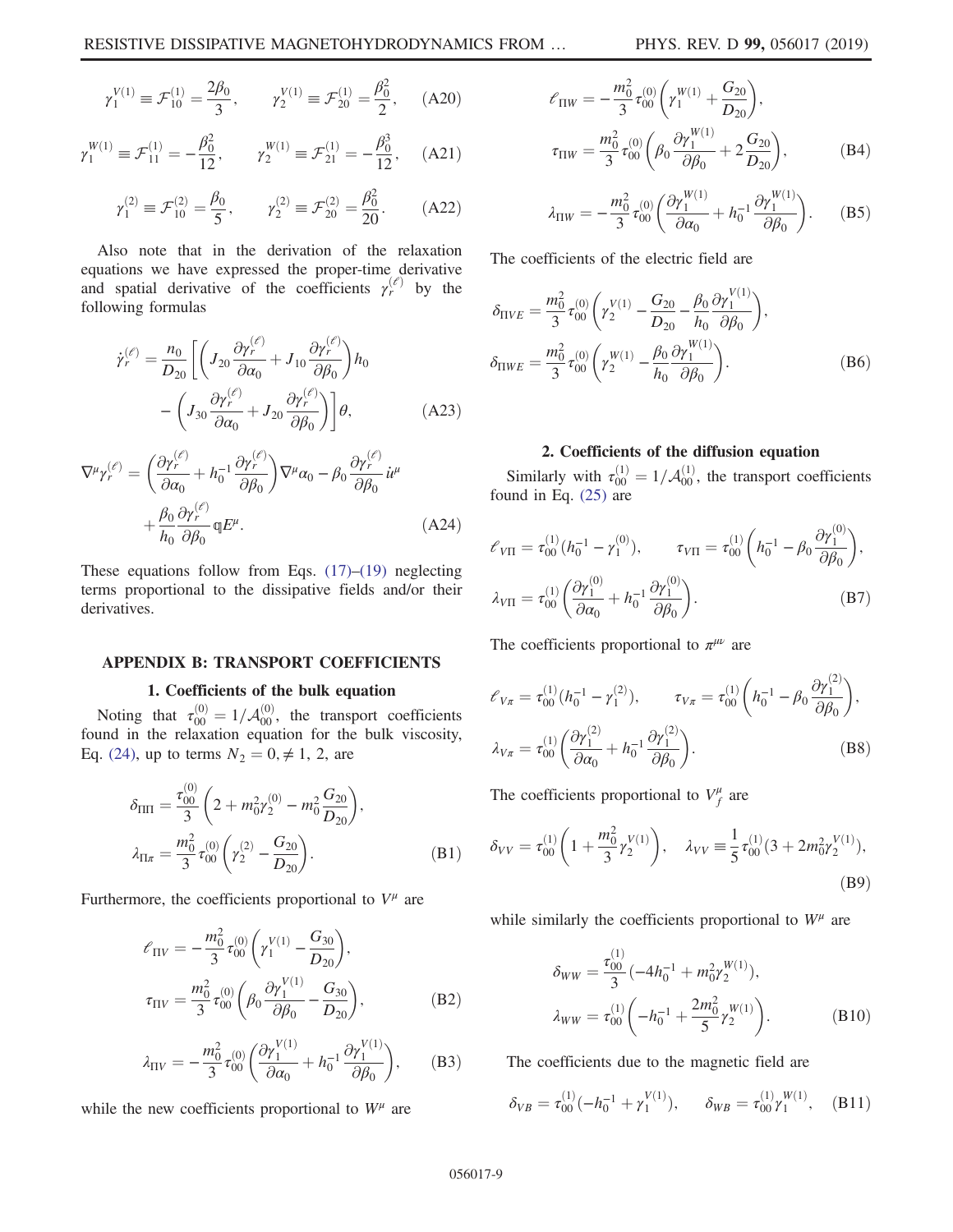while the new coefficients due to the electric field are

$$
\delta_{VE} = \tau_{00}^{(1)}(-n_0h_0^{-1} + \beta_0J_{11}),\tag{B12}
$$

$$
\delta_{V \Pi E} = -\frac{1}{m_0^2} \tau_{00}^{(1)} \left( 2 + m_0^2 \gamma_2^{(0)} - m_0^2 \frac{\beta_0}{h_0} \frac{\partial \gamma_1^{(0)}}{\partial \beta_0} \right), \qquad \delta_{V \pi E} = \tau_{00}^{(1)} \left( \gamma_2^{(2)} - \frac{\beta_0}{h_0} \frac{\partial \gamma_1^{(2)}}{\partial \beta_0} \right). \tag{B13}
$$

#### 3. Coefficients of the shear-stress equation

Finally, using  $\tau_{00}^{(2)} = 1/\mathcal{A}_{00}^{(2)}$ , the transport coefficients found in Eq. [\(26\)](#page-5-3) are

$$
\delta_{\pi\pi} = \tau_{00}^{(2)} \left( \frac{4}{3} + \gamma_2^{(2)} \frac{m_0^2}{3} \right), \qquad \tau_{\pi\pi} = \frac{2\tau_{00}^{(2)}}{7} (5 + 2m_0^2 \gamma_2^{(2)}), \qquad \lambda_{\pi\Pi} = \frac{2}{5} \tau_{00}^{(2)} (3 + m_0^2 \gamma_2^{(0)}).
$$
 (B14)

Furthermore we have the coefficients of  $V_f^{\mu}$ ,

$$
\mathcal{E}_{\pi V} = -\frac{2m_0^2}{5} \tau_{00}^{(2)} \gamma_1^{V(1)}, \qquad \lambda_{\pi V} = -\frac{2m_0^2}{5} \tau_{00}^{(2)} \left( \frac{\partial \gamma_1^{V(1)}}{\partial \alpha_0} + h_0^{-1} \frac{\partial \gamma_1^{V(1)}}{\partial \beta_0} \right), \qquad \tau_{\pi V} = -\frac{2m_0^2}{5} \tau_{00}^{(2)} \beta_0 \frac{\partial \gamma_1^{V(1)}}{\partial \beta_0}, \qquad (B15)
$$

and the new coefficients of  $W^{\mu}$ ,

$$
\ell_{\pi W} = \frac{2}{5} \tau_{00}^{(2)} (1 - m_0^2 \gamma_1^{W(1)}), \qquad \lambda_{\pi W} = -\frac{2m_0^2}{5} \tau_{00}^{(2)} \left( \frac{\partial \gamma_1^{W(1)}}{\partial \alpha_0} + h_0^{-1} \frac{\partial \gamma_1^{W(1)}}{\partial \beta_0} \right), \qquad \tau_{\pi W} = 2\tau_{00}^{(2)} \left( 1 - \frac{m_0^2}{5} \beta_0 \frac{\partial \gamma_1^{W(1)}}{\partial \beta_0} \right). \tag{B16}
$$

The new coefficient due to the magnetic and electric fields are

$$
\delta_{\pi B} = 2\tau_{00}^{(2)}\gamma_1^{(2)},\tag{B17}
$$

and

$$
\delta_{\pi VE} = \frac{2\tau_{00}^{(2)}}{5} \left( 4 + m_0^2 \gamma_2^{V(1)} - m_0^2 \frac{\beta_0}{h_0} \frac{\partial \gamma_1^{V(1)}}{\partial \beta_0} \right), \qquad \delta_{\pi WE} = \frac{2m_0^2 \tau_{00}^{(2)}}{5} \left( \gamma_2^{W(1)} - \frac{\beta_0}{h_0} \frac{\partial \gamma_1^{W(1)}}{\partial \beta_0} \right). \tag{B18}
$$

- <span id="page-10-0"></span>[1] U. Heinz and R. Snellings, [Ann. Rev. Nucl. Part. Sci.](https://doi.org/10.1146/annurev-nucl-102212-170540) 63, [123 \(2013\)](https://doi.org/10.1146/annurev-nucl-102212-170540).
- <span id="page-10-1"></span>[2] V. Skokov, A. Y. Illarionov, and V. Toneev, [Int. J. Mod.](https://doi.org/10.1142/S0217751X09047570) Phys. A 24[, 5925 \(2009\).](https://doi.org/10.1142/S0217751X09047570)
- [3] W. T. Deng and X. G. Huang, [Phys. Rev. C](https://doi.org/10.1103/PhysRevC.85.044907) 85, 044907 [\(2012\).](https://doi.org/10.1103/PhysRevC.85.044907)
- [4] K. Tuchin, Phys. Rev. C **88**[, 024911 \(2013\).](https://doi.org/10.1103/PhysRevC.88.024911)
- [5] A. Bzdak and V. Skokov, [Phys. Lett. B](https://doi.org/10.1016/j.physletb.2012.02.065) 710, 171 [\(2012\).](https://doi.org/10.1016/j.physletb.2012.02.065)
- <span id="page-10-2"></span>[6] X.-G. Huang, [Rep. Prog. Phys.](https://doi.org/10.1088/0034-4885/79/7/076302) 79, 076302 (2016).
- <span id="page-10-3"></span>[7] W. Israel and J. M. Stewart, [Ann. Phys. \(N.Y.\)](https://doi.org/10.1016/0003-4916(79)90130-1) 118, 341 [\(1979\)](https://doi.org/10.1016/0003-4916(79)90130-1).
- <span id="page-10-6"></span>[8] G. S. Denicol, H. Niemi, E. Molnar, and D. H. Rischke, Phys. Rev. D 85[, 114047 \(2012\)](https://doi.org/10.1103/PhysRevD.85.114047); 91[, 039902\(E\) \(2015\).](https://doi.org/10.1103/PhysRevD.91.039902)
- <span id="page-10-4"></span>[9] S. R. de Groot and L. G. Suttorp, Foundations of Electrodynamics(North-Holland Publishing Company, Amsterdam, 1972).
- [10] L. Rezzolla and O. Zanotti, Relativistic Hydrodynamics (Oxford University Press, New York, 2013).
- <span id="page-10-5"></span>[11] G. S. Denicol, X. G. Huang, E. Molnár, G. M. Monteiro, H. Niemi, J. Noronha, D. H. Rischke, and Q. Wang, [Phys. Rev.](https://doi.org/10.1103/PhysRevD.98.076009) D 98[, 076009 \(2018\)](https://doi.org/10.1103/PhysRevD.98.076009).
- [12] G. S. Denicol, T. Koide, and D. H. Rischke, [Phys. Rev. Lett.](https://doi.org/10.1103/PhysRevLett.105.162501) 105[, 162501 \(2010\).](https://doi.org/10.1103/PhysRevLett.105.162501)
- [13] G. S. Denicol, E. Molnár, H. Niemi, and D. H. Rischke, [Eur.](https://doi.org/10.1140/epja/i2012-12170-x) Phys. J. A 48[, 170 \(2012\)](https://doi.org/10.1140/epja/i2012-12170-x).
- <span id="page-10-7"></span>[14] S. R. de Groot, W. A. van Leeuwen, and C. G. van Weert, Relativistic Kinetic Theory—Principles and Applications (North Holland, Amsterdam, 1980).